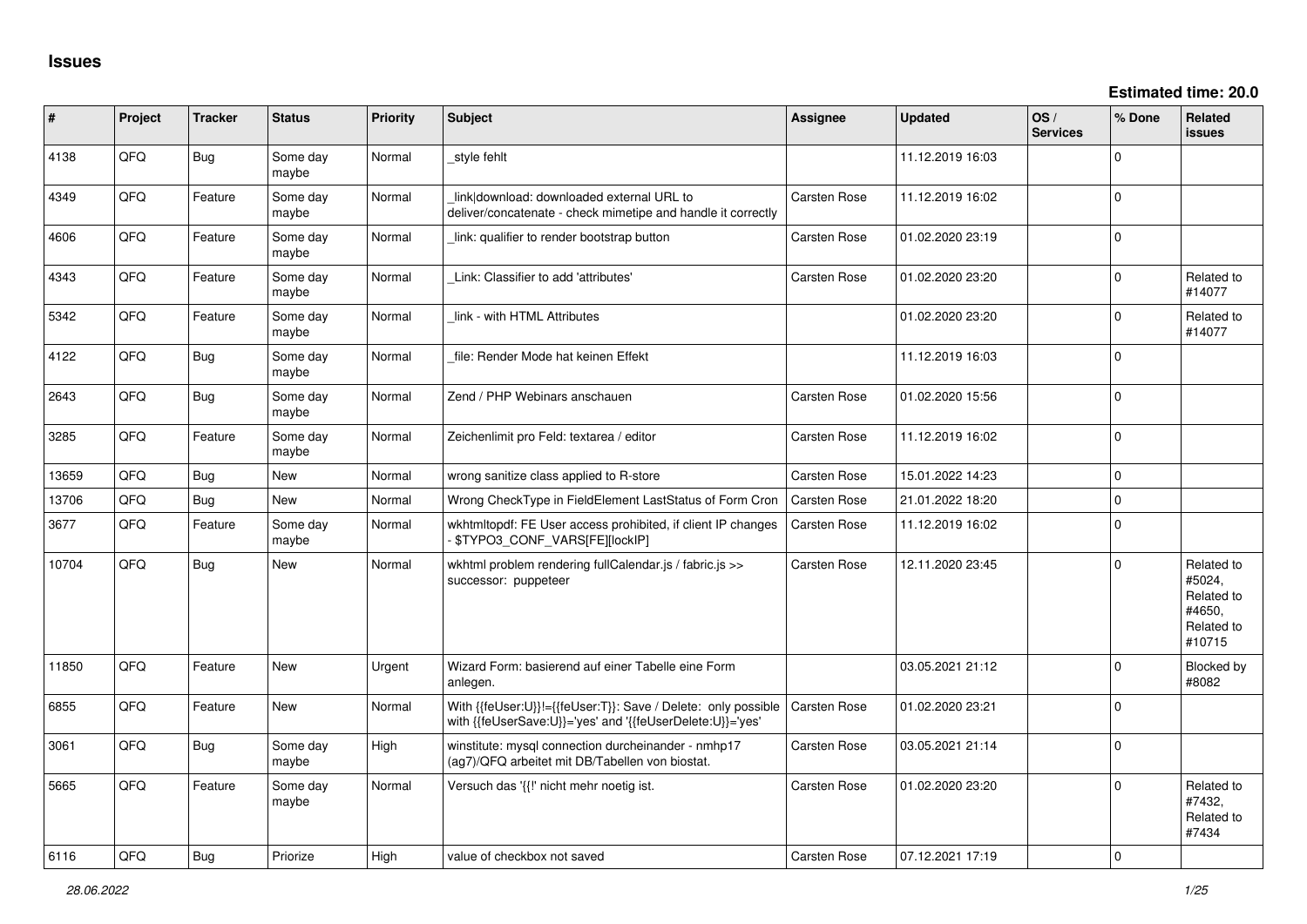| #     | Project | <b>Tracker</b> | <b>Status</b>     | <b>Priority</b> | <b>Subject</b>                                                                   | <b>Assignee</b> | <b>Updated</b>   | OS/<br><b>Services</b> | % Done      | Related<br><b>issues</b>                                               |
|-------|---------|----------------|-------------------|-----------------|----------------------------------------------------------------------------------|-----------------|------------------|------------------------|-------------|------------------------------------------------------------------------|
| 4652  | QFQ     | Feature        | Some day<br>maybe | Normal          | UZH CD: Weiterleitung auf benutzerdefinierte 403/404 Seite                       | Carsten Rose    | 01.02.2020 23:20 |                        | $\Omega$    |                                                                        |
| 13354 | QFQ     | Feature        | New               | Normal          | Using Websocket in QFQ                                                           | Carsten Rose    | 10.11.2021 15:47 |                        | $\mathbf 0$ |                                                                        |
| 5991  | QFQ     | Bug            | Some day<br>maybe | Normal          | URLs with ' ' or long parameter are problematic                                  | Carsten Rose    | 01.02.2020 23:19 |                        | $\Omega$    |                                                                        |
| 3332  | QFQ     | Feature        | Some day<br>maybe | Normal          | Uploads: Thumbnails, Details zum hochgeladenen File                              | Carsten Rose    | 11.12.2019 16:02 |                        | $\Omega$    | Related to<br>#3264,<br>Related to<br>#5333                            |
| 7119  | QFQ     | Feature        | New               | Normal          | Upload: scaleDownWidth, scaleDownHeight                                          | Carsten Rose    | 01.02.2020 23:21 |                        | $\mathbf 0$ |                                                                        |
| 7175  | QFQ     | Feature        | New               | Normal          | Upload: md5 hash as filename                                                     | Carsten Rose    | 01.02.2020 23:21 |                        | 0           |                                                                        |
| 5706  | QFQ     | <b>Bug</b>     | Some day<br>maybe | Normal          | upload: fileDestination needs to be sanatized                                    | Carsten Rose    | 01.02.2020 23:19 |                        | $\mathbf 0$ |                                                                        |
| 7850  | QFQ     | Feature        | New               | High            | Upload records: non 'pathFileName' column                                        | Carsten Rose    | 03.05.2021 21:14 |                        | $\mathbf 0$ |                                                                        |
| 6704  | QFQ     | Feature        | Some day<br>maybe | Normal          | Upload Mode: Bilder in Notizen rechts sollen aktuellen<br>Upload repräsentieren. |                 | 01.02.2020 23:19 |                        | $\Omega$    | Related to<br>#3264                                                    |
| 5305  | QFQ     | Bug            | <b>New</b>        | Normal          | Upload FormElement: nicht disabled by readonly Form                              | Carsten Rose    | 16.06.2021 13:43 |                        | $\Omega$    | Related to<br>#9347,<br>Related to<br>#9834                            |
| 10793 | QFQ     | Feature        | In Progress       | Normal          | <b>Update NPM Packages</b>                                                       | Carsten Rose    | 07.09.2021 13:25 |                        | 30          |                                                                        |
| 9947  | QFQ     | Bug            | Priorize          | Normal          | Unwanted error message if missing 'typeAheadSqlPrefetch'                         | Carsten Rose    | 01.02.2020 10:13 |                        | $\mathbf 0$ |                                                                        |
| 4197  | QFQ     | Feature        | Some day<br>maybe | Normal          | Unit Test fuer JSON Stream von QuickFormQuery.php ><br>doForm()                  | Carsten Rose    | 11.12.2019 16:03 |                        | $\mathbf 0$ |                                                                        |
| 13943 | QFQ     | Bug            | Priorize          | Normal          | unable to find formgroup                                                         | Enis Nuredini   | 28.05.2022 11:03 |                        | $\mathbf 0$ |                                                                        |
| 10661 | QFQ     | Bug            | In Progress       | Normal          | Typo3 Warnungen                                                                  | Carsten Rose    | 07.09.2021 13:23 |                        | $\Omega$    | Related to<br>#12440                                                   |
| 11320 | QFQ     | Feature        | Priorize          | Normal          | Typo3 Version 10 support                                                         | Carsten Rose    | 05.05.2021 22:09 |                        | $\mathbf 0$ |                                                                        |
| 12440 | QFQ     | Feature        | In Progress       | Normal          | Typo3 V10 upgrade (durchfuehren und testen)                                      | Carsten Rose    | 21.03.2022 09:53 |                        | 50          | Related to<br>#12357,<br>Related to<br>#12067,<br>Related to<br>#10661 |
| 7219  | QFG     | Bug            | New               | Normal          | typeSheadSql / typeAheadSqlPrefetch: change to curly<br>braces                   | Carsten Rose    | 01.02.2020 23:21 |                        | $\mathbf 0$ |                                                                        |
| 10588 | QFO     | <b>Bug</b>     | New               | Normal          | typeahed Tag: Doku anpassen                                                      | Carsten Rose    | 12.11.2020 23:45 |                        | $\mathbf 0$ |                                                                        |
| 9077  | QFQ     | <b>Bug</b>     | New               | Normal          | typeAheadSql: report broken SQL                                                  | Carsten Rose    | 01.02.2020 23:22 |                        | 0           |                                                                        |
| 9221  | QFG     | Feature        | New               | Normal          | typeAhead: Zeichenlimite ausschalten                                             | Carsten Rose    | 08.05.2021 17:06 |                        | $\mathbf 0$ |                                                                        |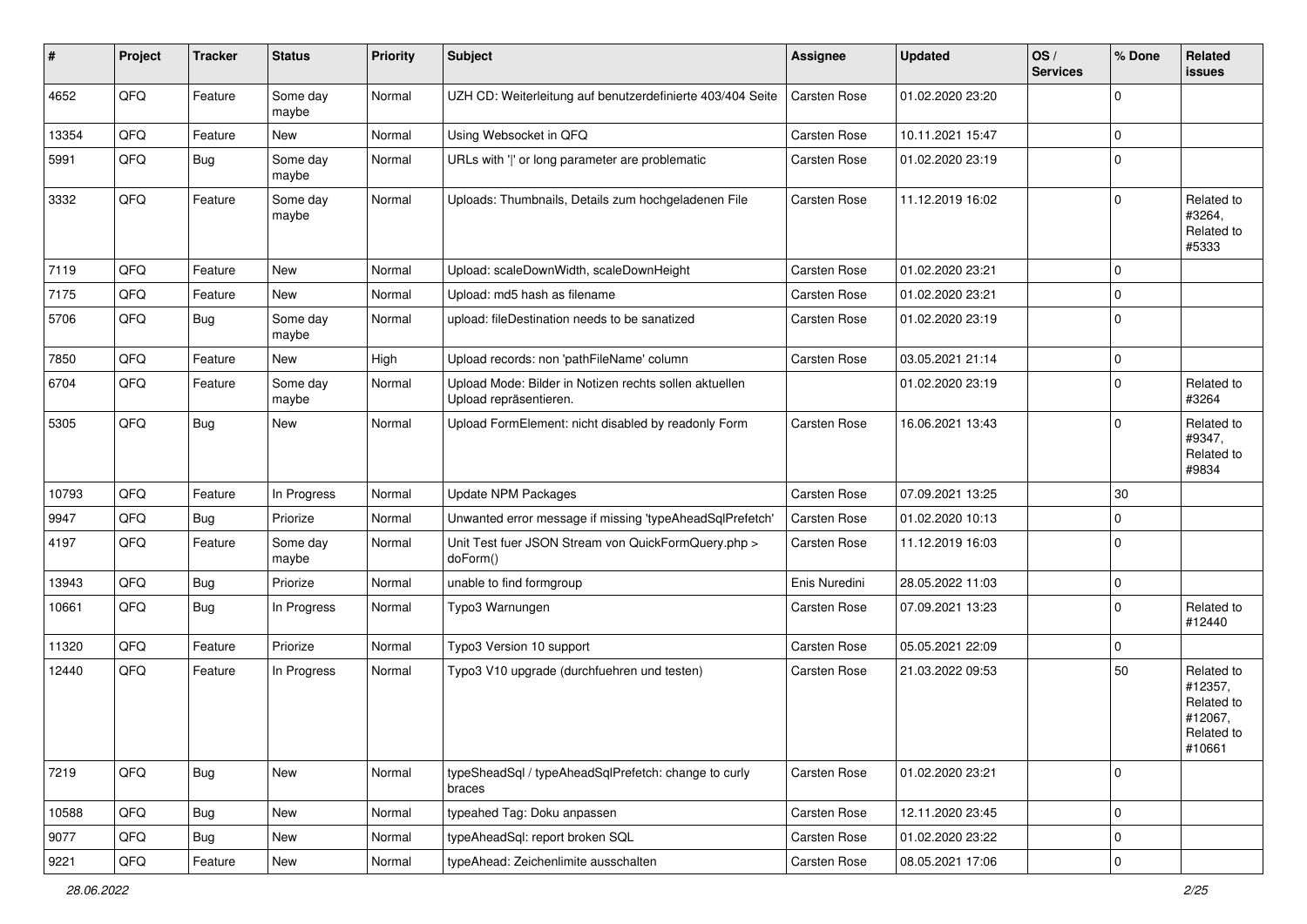| ∦     | Project | <b>Tracker</b> | <b>Status</b>     | <b>Priority</b> | <b>Subject</b>                                                                                                                                           | <b>Assignee</b>     | <b>Updated</b>   | OS/<br><b>Services</b> | % Done      | Related<br><b>issues</b>                    |
|-------|---------|----------------|-------------------|-----------------|----------------------------------------------------------------------------------------------------------------------------------------------------------|---------------------|------------------|------------------------|-------------|---------------------------------------------|
| 10116 | QFQ     | Feature        | Some day<br>maybe | Normal          | TypeAhead: Tag - show inside 'input' element                                                                                                             | Carsten Rose        | 16.09.2021 15:09 |                        | $\Omega$    |                                             |
| 10115 | QFQ     | Feature        | New               | Normal          | TypeAhead: static list                                                                                                                                   | Carsten Rose        | 26.02.2020 16:42 |                        | 100         |                                             |
| 4018  | QFQ     | Feature        | Some day<br>maybe | Normal          | typeahead: solve problem with potential long query<br>parameter                                                                                          | Carsten Rose        | 11.12.2019 16:03 |                        | $\Omega$    |                                             |
| 4457  | QFQ     | Bug            | Priorize          | Normal          | typeahead: pressing return to select an item, saves the form<br>and closes the form.                                                                     | Benjamin Baer       | 03.01.2022 08:01 |                        | $\Omega$    | Related to<br>#4398                         |
| 4398  | QFQ     | Bug            | Some day<br>maybe | Normal          | Typeahead: mouse click in a prefilled input opens a single<br>item dropdown with the current value - click on it seems to<br>set the value, not the key. | Benjamin Baer       | 01.02.2020 23:20 |                        | $\Omega$    | Related to<br>#4457                         |
| 10640 | QFQ     | <b>Bug</b>     | <b>New</b>        | High            | TypeAhead Tag: FE editierbar trotz readOnly                                                                                                              | <b>Carsten Rose</b> | 03.05.2021 21:12 |                        | $\mathbf 0$ |                                             |
| 5805  | QFQ     | Feature        | Some day<br>maybe | Normal          | TypeAHead SQL value instead of key stored                                                                                                                |                     | 01.02.2020 23:19 |                        | $\Omega$    | Related to<br>#5444                         |
| 3895  | QFQ     | Bug            | Some day<br>maybe | Normal          | typeahead pedantic: on lehrkredit Idap webpass - if only one<br>person is in dropdown, such person can't be selected                                     | <b>Carsten Rose</b> | 11.12.2019 16:03 |                        | $\mathbf 0$ |                                             |
| 5894  | QFQ     | Feature        | Feedback          | Normal          | Typeahead in Report: show/hide rows dynamically                                                                                                          | Carsten Rose        | 18.02.2022 08:50 |                        | $\Omega$    | Related to<br>#5893,<br>Related to<br>#5885 |
| 5895  | QFQ     | Feature        | Some day<br>maybe | Normal          | Tutorial: List of all QFQ Features                                                                                                                       |                     | 01.02.2020 23:19 |                        | $\Omega$    |                                             |
| 12400 | QFQ     | Feature        | <b>New</b>        | Normal          | Tutorial ist in QFQ Doku, Wird in der Suche gefunden, es<br>gibt aber kein Menupunkt - Inhalt ueberpruefen                                               | Carsten Rose        | 03.05.2021 20:45 |                        | $\Omega$    |                                             |
| 12187 | QFQ     | <b>Bug</b>     | <b>New</b>        | Normal          | Trigger FormAsFile() via Report: probably problem with multi<br>DB setup                                                                                 | Carsten Rose        | 20.03.2021 21:20 |                        | $\Omega$    |                                             |
| 8044  | QFQ     | Feature        | Priorize          | Normal          | Transaction: a) Form, b) Report                                                                                                                          | Carsten Rose        | 05.05.2021 22:14 |                        | $\Omega$    | Related to<br>#8043                         |
| 9968  | QFQ     | Feature        | Priorize          | Normal          | Tooltip in Links for Developer                                                                                                                           | Carsten Rose        | 01.02.2020 23:17 |                        | $\Omega$    |                                             |
| 7456  | QFQ     | Bug            | Some day<br>maybe | Low             | Todos in Code: solve or make ticket                                                                                                                      | Carsten Rose        | 16.09.2021 15:10 |                        | $\Omega$    |                                             |
| 12664 | QFQ     | Feature        | <b>New</b>        | Normal          | TinyMCE: report/remove malicous HTML/JS Code                                                                                                             | Carsten Rose        | 19.03.2022 17:47 |                        | $\Omega$    | Related to<br>#14320                        |
| 12632 | QFQ     | Feature        | <b>New</b>        | Normal          | TinyMCE: Prepare CSS classes for images                                                                                                                  | <b>Carsten Rose</b> | 04.06.2021 14:35 |                        | 100         | Blocked by<br>#12186                        |
| 7239  | QFG     | Feature        | New               | Normal          | TinyMCE: html tag whitelist                                                                                                                              | Carsten Rose        | 01.02.2020 23:21 |                        | $\Omega$    | Related to<br>#14320                        |
| 12439 | QFQ     | Feature        | In Progress       | Normal          | TinyMCE Paste from Word & Character Count/Limit                                                                                                          | Carsten Rose        | 05.05.2021 22:15 |                        | 0           |                                             |
| 12186 | QFQ     | Feature        | New               | High            | TinyMCE Config für Objekte                                                                                                                               | Carsten Rose        | 07.12.2021 17:19 |                        | 0           | <b>Blocks</b><br>#12632                     |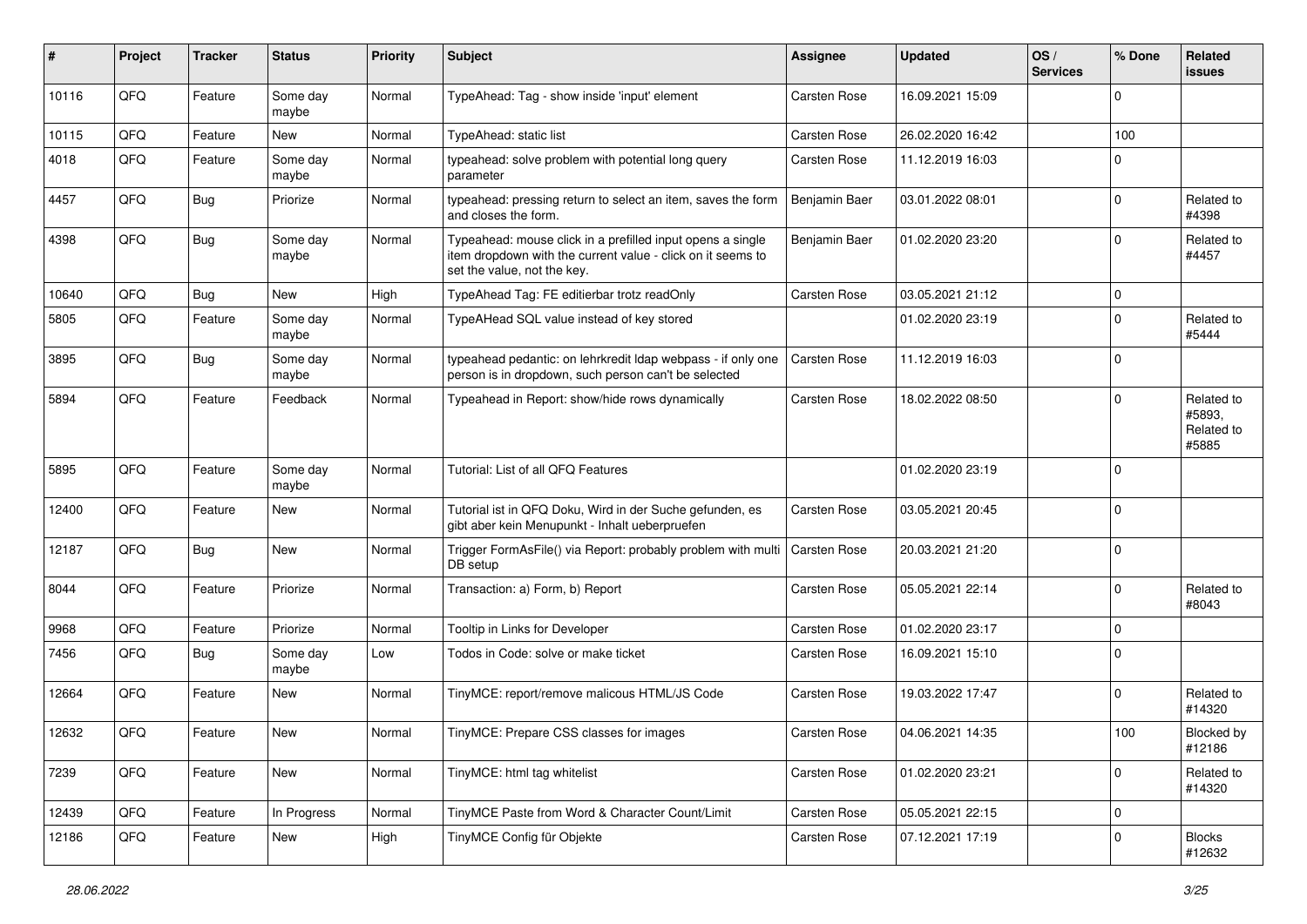| #     | Project | <b>Tracker</b> | <b>Status</b>     | <b>Priority</b> | <b>Subject</b>                                                                                            | <b>Assignee</b> | <b>Updated</b>   | OS/<br><b>Services</b> | % Done      | Related<br>issues                           |
|-------|---------|----------------|-------------------|-----------------|-----------------------------------------------------------------------------------------------------------|-----------------|------------------|------------------------|-------------|---------------------------------------------|
| 10782 | QFQ     | Feature        | Feedback          | Normal          | Tiny MCE: Image Upload                                                                                    | Enis Nuredini   | 16.05.2022 23:16 |                        | 0           | Related to<br>#12452                        |
| 9704  | QFQ     | Feature        | Some day<br>maybe | Normal          | Thumbnails Generieren beim Splitten von PDF Files                                                         | Carsten Rose    | 11.12.2019 16:01 |                        | $\mathbf 0$ |                                             |
| 5452  | QFQ     | Feature        | Some day<br>maybe | Normal          | Thumbnails from PDF: bad quality                                                                          |                 | 01.02.2020 23:20 |                        | $\mathbf 0$ |                                             |
| 7402  | QFQ     | <b>Bug</b>     | Some day<br>maybe | Normal          | thumbnail cache: outdated picture when permission denied<br>and permission resolved.                      |                 | 01.02.2020 23:20 |                        | $\mathbf 0$ |                                             |
| 4757  | QFQ     | Feature        | Some day<br>maybe | Normal          | Test subrecord: download links ok? Links ok?                                                              | Carsten Rose    | 01.02.2020 23:20 |                        | $\mathbf 0$ |                                             |
| 8056  | QFQ     | Feature        | Some day<br>maybe | Normal          | Termin Organisation (Reservation)                                                                         |                 | 01.02.2020 23:19 |                        | $\mathbf 0$ | Related to<br>#8658                         |
| 4816  | QFQ     | Feature        | Some day<br>maybe | Normal          | Templates for QFQ Reports (Tables, Radios, )                                                              |                 | 01.02.2020 23:20 |                        | $\mathbf 0$ |                                             |
| 10345 | QFQ     | Feature        | <b>New</b>        | Normal          | Templates - Patterns QFQ Style                                                                            |                 | 03.05.2021 21:01 |                        | $\mathbf 0$ | Related to<br>#10713                        |
| 4549  | QFQ     | Bug            | Some day<br>maybe | Normal          | TemplateGroups: FE.type SELECT loose selected value<br>after save                                         | Carsten Rose    | 01.02.2020 23:20 |                        | $\mathbf 0$ | Related to<br>#4548,<br>Related to<br>#4771 |
| 3588  | QFQ     | <b>Bug</b>     | Some day<br>maybe | Normal          | templateGroup: versteckte Elemente werden weiterhin<br>gespeichert.                                       | Carsten Rose    | 11.12.2019 16:02 |                        | $\mathbf 0$ |                                             |
| 3385  | QFQ     | Feature        | Some day<br>maybe | Normal          | templateGroup: insert/update/delete non primary records                                                   | Carsten Rose    | 11.12.2019 16:02 |                        | 0           |                                             |
| 7521  | QFQ     | Feature        | New               | Normal          | TemplateGroup: fe.type=upload                                                                             | Carsten Rose    | 01.02.2020 23:21 |                        | $\mathbf 0$ | Related to<br>#9706                         |
| 3882  | QFQ     | Bug            | Some day<br>maybe | Normal          | templateGroup: disable 'add' if limit is reached - funktioniert<br>nicht wenn bereits records existierten | Carsten Rose    | 11.12.2019 16:03 |                        | $\mathbf 0$ |                                             |
| 12702 | QFQ     | <b>Bug</b>     | New               | High            | templateGroup: broken in multiDb Setup                                                                    | Carsten Rose    | 14.12.2021 16:02 |                        | 0           |                                             |
| 12045 | QFQ     | Bug            | New               | Normal          | templateGroup afterSave FE: Aufruf ohne<br>sqlHonorFormElements funktioniert nicht                        | Carsten Rose    | 18.02.2021 16:33 |                        | $\mathbf 0$ |                                             |
| 12716 | QFQ     | Bug            | <b>New</b>        | Normal          | template group: Pattern only applied to first instance                                                    | Carsten Rose    | 19.03.2022 17:47 |                        | 0           |                                             |
| 4445  | QFQ     | Feature        | Some day<br>maybe | Normal          | template group: Option to simulate fieldset                                                               |                 | 28.06.2021 14:11 |                        | $\Omega$    |                                             |
| 10506 | QFQ     | <b>Bug</b>     | New               | High            | Template Group broken on MultiDB instance                                                                 | Carsten Rose    | 03.05.2021 21:12 |                        | 0           | Related to<br>#10505                        |
| 6970  | QFQ     | Feature        | Some day<br>maybe | Normal          | tablesorter: default fuer 'sortReset' aendern von 'Ctrl' zu 'Alt'                                         | Benjamin Baer   | 01.02.2020 23:21 |                        | 0           |                                             |
| 12679 | QFQ     | Feature        | New               | Normal          | tablesorter: custom column width                                                                          | Carsten Rose    | 16.06.2021 11:10 |                        | 0           |                                             |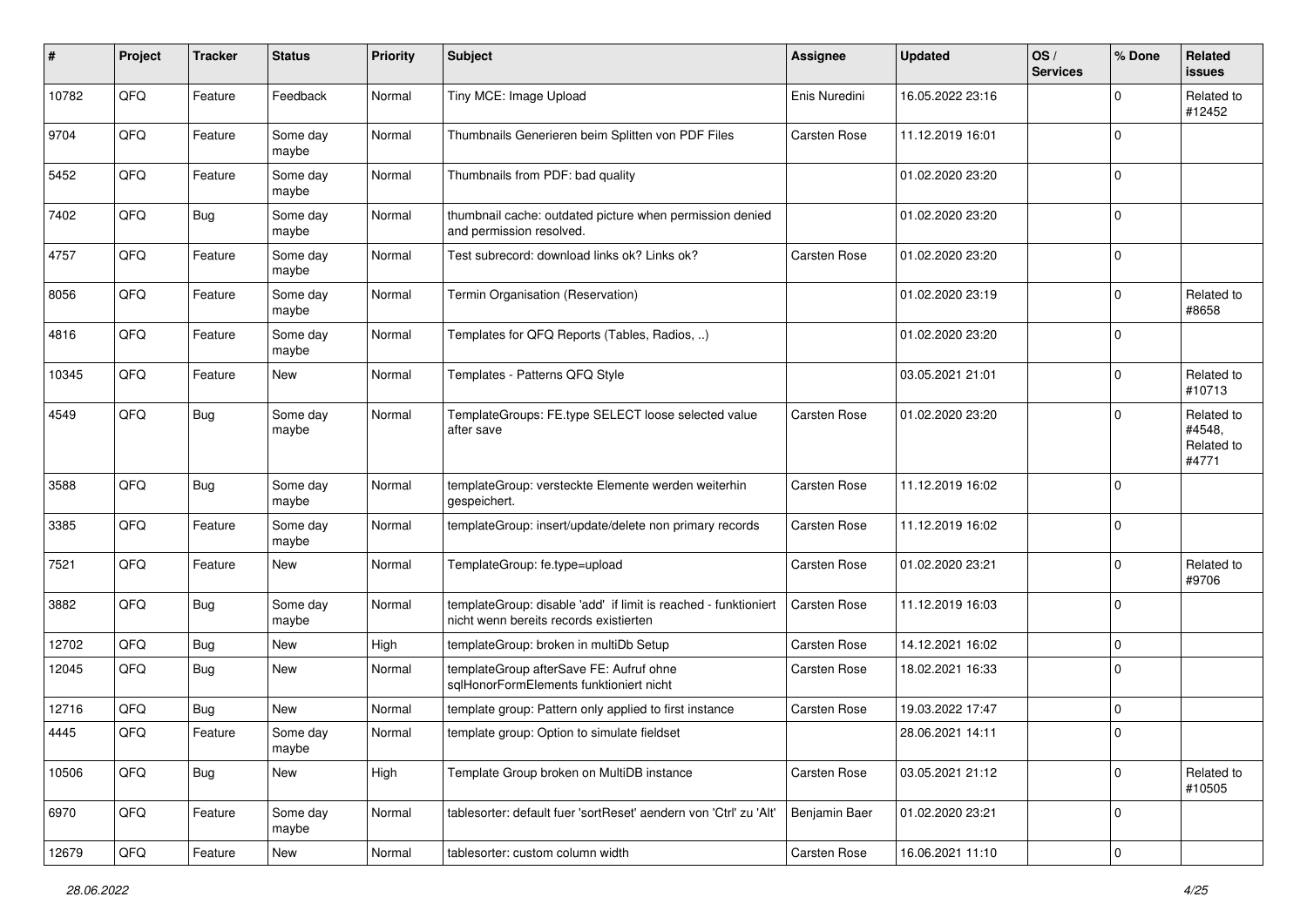| $\vert$ # | Project | <b>Tracker</b> | <b>Status</b>     | <b>Priority</b> | <b>Subject</b>                                                                                       | Assignee                                               | <b>Updated</b>   | OS/<br><b>Services</b> | % Done              | Related<br><b>issues</b>                      |                      |
|-----------|---------|----------------|-------------------|-----------------|------------------------------------------------------------------------------------------------------|--------------------------------------------------------|------------------|------------------------|---------------------|-----------------------------------------------|----------------------|
| 11892     | QFQ     | Feature        | <b>New</b>        | Normal          | tablesorter: columns with links are hard to order - new<br>qualifier 'Y: <ord>'</ord>                | Enis Nuredini                                          | 23.03.2022 09:22 |                        | $\Omega$            |                                               |                      |
| 9130      | QFQ     | Feature        | Some day<br>maybe | Normal          | tablesorter: Automatic Row numbering / Zeilenummer                                                   | Benjamin Baer                                          | 01.02.2020 23:22 |                        | $\Omega$            |                                               |                      |
| 10745     | QFQ     | Feature        | Some day<br>maybe | Normal          | Tablesorter Excel Export                                                                             | Carsten Rose                                           | 16.09.2021 15:09 |                        | $\Omega$            |                                               |                      |
| 14304     | QFQ     | Bug            | New               | Normal          | table sorter view safer does not work                                                                | Carsten Rose                                           | 10.06.2022 11:49 |                        | $\Omega$            |                                               |                      |
| 12584     | QFQ     | Feature        | Feedback          | Normal          | T3 v10 migration script: replace alias-patterns (v11)                                                | Carsten Rose                                           | 28.05.2022 11:12 |                        | 100                 |                                               |                      |
| 4258      | QFQ     | Feature        | Some day<br>maybe | High            | <b>System Defaults: Forms</b>                                                                        | Carsten Rose                                           | 03.05.2021 21:14 |                        | $\Omega$            |                                               |                      |
| 3402      | QFQ     | Feature        | Some day<br>maybe | Normal          | Syntax Highlighting via CodeMirror                                                                   | Carsten Rose                                           | 11.12.2019 16:02 |                        | 100                 | Related to<br>#3207                           |                      |
| 10114     | QFQ     | Feature        | New               | High            | Symbol (Link): 'G:' (Glyphicon) replaced by 'i:' (icon)                                              |                                                        | 07.12.2021 17:19 |                        | $\Omega$            | Related to<br>#3797,<br>Related to<br>#4194   |                      |
| 12520     | QFQ     | Bug            | <b>New</b>        | Normal          | Switch FE User: still active even FE User session expired                                            | Carsten Rose                                           | 19.03.2022 17:48 |                        | 0 I                 |                                               |                      |
| 12477     | QFQ     | Feature        | New               | Normal          | Support for refactoring: Form, FormElement, diverse<br>Tabellen/Spalten, tt-content Records          | Carsten Rose                                           | 03.05.2021 20:45 |                        | $\Omega$            |                                               |                      |
| 7574      | QFQ     | Bug            | New               | Normal          | Substitute error: form element not reported / dont parse<br>Form.note                                | <b>Carsten Rose</b>                                    | 01.02.2020 23:21 |                        | $\Omega$            |                                               |                      |
| 7281      | QFQ     | Bug            | Some day<br>maybe | Normal          | Subrecords: on large screen separator line too short                                                 |                                                        | 01.02.2020 23:19 |                        | $\Omega$            |                                               |                      |
| 12135     | QFQ     | Feature        | New               | Normal          | Subrecord: Notiz                                                                                     |                                                        | 24.04.2021 16:58 |                        | $\mathsf{O}\xspace$ |                                               |                      |
| 11955     | QFQ     | Feature        | New               | Normal          | subrecord: new title option to set <th> attributes - e.g. to<br/>customize tablesorter options.</th> | attributes - e.g. to<br>customize tablesorter options. | Carsten Rose     | 03.05.2021 20:47       |                     | $\Omega$                                      | Related to<br>#11775 |
| 8187      | QFQ     | Feature        | <b>New</b>        | Normal          | Subrecord: enable/hide new button - make new/edit/delete<br>customizeable.                           | <b>Carsten Rose</b>                                    | 06.03.2021 18:44 |                        | $\Omega$            | Related to<br>#11326                          |                      |
| 3432      | QFQ     | Feature        | <b>New</b>        | Normal          | subrecord: dynamicUpdate                                                                             | Carsten Rose                                           | 11.06.2020 21:10 |                        | $\Omega$            | Related to<br>#5691                           |                      |
| 11775     | QFQ     | Feature        | New               | Normal          | Subrecord Tooltip pro Feld                                                                           | Carsten Rose                                           | 18.12.2020 15:22 |                        | $\Omega$            | Related to<br>#11955                          |                      |
| 12413     | QFQ     | Feature        | <b>New</b>        | Normal          | STORE_TYPO3: enhance for {{be_users.email:T}},<br>{{fe users.email:T}}                               | <b>Carsten Rose</b>                                    | 03.05.2021 20:45 |                        | $\Omega$            | Related to<br>#12412,<br>Related to<br>#10012 |                      |
| 9173      | QFQ     | <b>Bug</b>     | Priorize          | Urgent          | Stale Record Lock: Firefox                                                                           | Carsten Rose                                           | 03.05.2021 21:14 |                        | $\Omega$            | Related to<br>#9789                           |                      |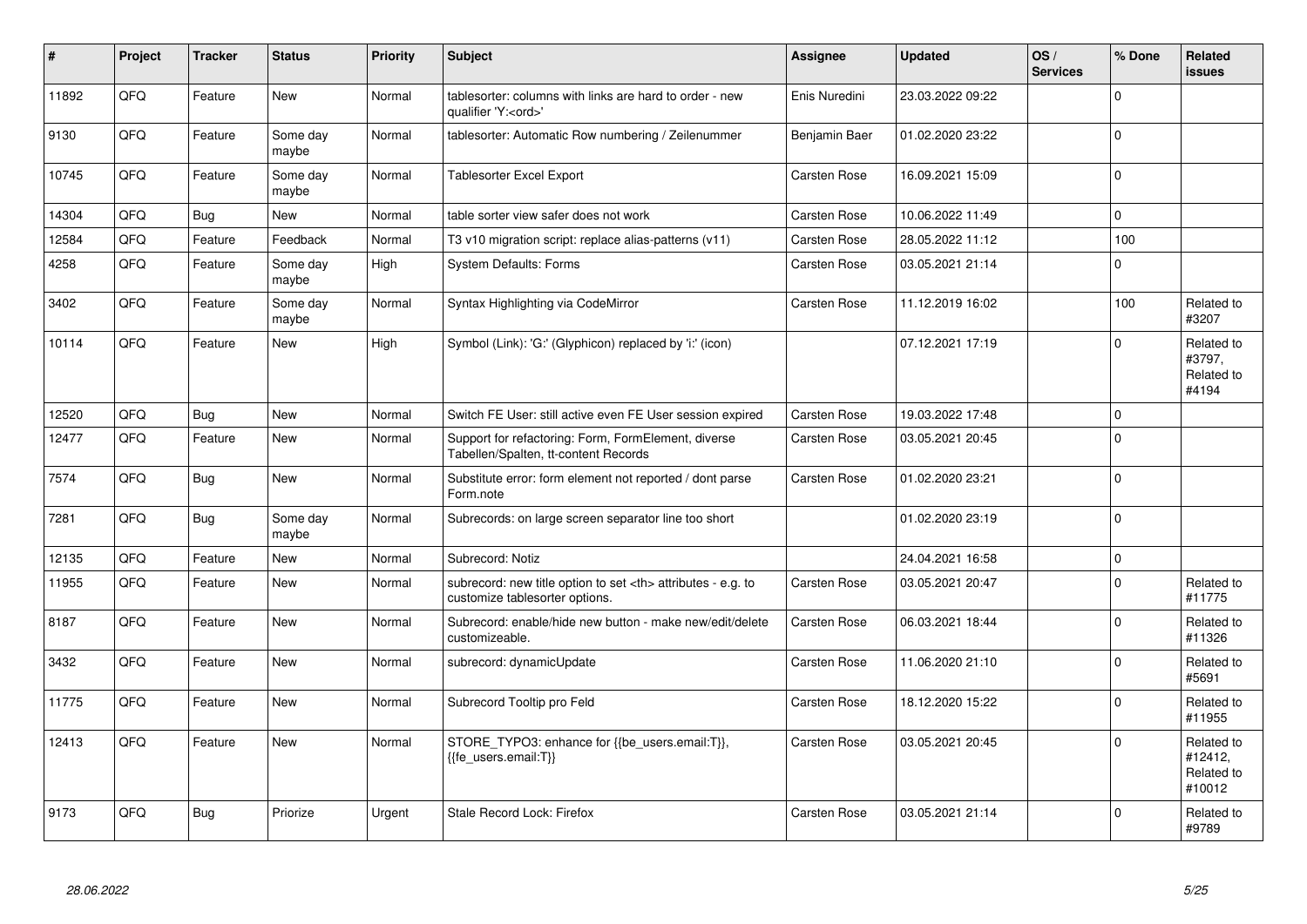| #     | Project | <b>Tracker</b> | <b>Status</b>     | <b>Priority</b> | <b>Subject</b>                                                                                    | <b>Assignee</b>     | <b>Updated</b>   | OS/<br><b>Services</b> | % Done      | <b>Related</b><br><b>issues</b>               |
|-------|---------|----------------|-------------------|-----------------|---------------------------------------------------------------------------------------------------|---------------------|------------------|------------------------|-------------|-----------------------------------------------|
| 10081 | QFQ     | Bug            | <b>New</b>        | High            | Stale record lock after 'forbidden' character                                                     | <b>Carsten Rose</b> | 03.05.2021 21:12 |                        | $\Omega$    | Related to<br>#10082.<br>Related to<br>#9789  |
| 9129  | QFQ     | Feature        | <b>New</b>        | Normal          | sqlValidate: Message as notification, not as error                                                | Carsten Rose        | 01.02.2020 23:22 |                        | $\Omega$    | Related to<br>#9128                           |
| 4026  | QFQ     | Feature        | Some day<br>maybe | Normal          | sglLog.sgl: log number of FE.id                                                                   | Carsten Rose        | 11.12.2019 16:03 |                        | $\Omega$    | Related to<br>#5458                           |
| 3941  | QFQ     | Feature        | Some day<br>maybe | Normal          | sglAfter: es sollten mehrere moeglich sein                                                        | <b>Carsten Rose</b> | 11.12.2019 16:03 |                        | $\Omega$    | Related to<br>#3942                           |
| 12504 | QFQ     | Feature        | Priorize          | Normal          | sgl.log: report fe.id                                                                             | Carsten Rose        | 05.05.2021 22:09 |                        | $\Omega$    |                                               |
| 4050  | QFQ     | Feature        | <b>New</b>        | Normal          | sql.log: 1) FormElement ID which causes a specific action,<br>2) Result in the same row.          | Carsten Rose        | 15.04.2020 11:35 |                        | $\Omega$    | Related to<br>#5458                           |
| 12545 | QFQ     | <b>Bug</b>     | <b>New</b>        | Urgent          | sql.log not created / updated                                                                     | Carsten Rose        | 14.12.2021 16:02 |                        | $\Omega$    |                                               |
| 8806  | QFQ     | Feature        | <b>New</b>        | Normal          | SQL Function nl2br                                                                                | <b>Carsten Rose</b> | 01.02.2020 23:22 |                        | $\mathbf 0$ |                                               |
| 9928  | QFQ     | Feature        | Priorize          | Normal          | SpecialColumnName: a) Deprecated: ' AS "_+tag " ', b)<br>New: ' AS "_ <tag1><tag2>"</tag2></tag1> | Carsten Rose        | 01.02.2020 23:17 |                        | $\Omega$    | Related to<br>#9929                           |
| 7683  | QFQ     | Feature        | New               | Normal          | Special column names in '{{ SELECT  AS _link }}' should<br>be detected                            | Carsten Rose        | 01.02.2020 23:21 |                        | $\Omega$    |                                               |
| 4442  | QFQ     | Feature        | Some day<br>maybe | Normal          | Special Column Name: _link - new symbol G (Glyph) to<br>choose any available symbol               |                     | 11.12.2019 16:02 |                        | $\Omega$    |                                               |
| 12512 | QFQ     | Bug            | New               | Normal          | Some MySQL Installation can't use 'stored procedures'                                             | Carsten Rose        | 19.03.2022 17:48 |                        | $\Omega$    |                                               |
| 12532 | QFQ     | Feature        | <b>New</b>        | High            | SIP-Parameter bei Seitenaufruf in Browser-Console<br>anzeigen                                     | <b>Carsten Rose</b> | 07.12.2021 17:19 |                        | $\Omega$    | Related to<br>#11893,<br>Related to<br>#14187 |
| 9707  | QFQ     | Feature        | New               | Normal          | SIP security: encode pageld and check pageld on decode                                            | Carsten Rose        | 01.02.2020 23:22 |                        | $\Omega$    |                                               |
| 9121  | QFQ     | <b>Bug</b>     | Priorize          | High            | sip links have r and __dbIndexData set                                                            | Carsten Rose        | 12.06.2021 10:41 |                        | $\Omega$    |                                               |
| 7107  | QFQ     | Feature        | Some day<br>maybe | Normal          | Showcase Registration Tool: Anmeldung / Administration :<br>Liste Anmeldungen / Emaileinaldung    | <b>Carsten Rose</b> | 11.12.2019 16:01 |                        | $\mathbf 0$ |                                               |
| 3537  | QFQ     | Feature        | Some day<br>maybe | Low             | SHOW COLUMNS FROM tableName - Extend '{{!'<br>definition                                          | Carsten Rose        | 11.12.2019 16:02 |                        | $\Omega$    |                                               |
| 8963  | QFQ     | Feature        | Priorize          | Normal          | Setting values in a store: flexible way                                                           | <b>Carsten Rose</b> | 05.05.2021 22:10 |                        | $\Omega$    | Related to<br>#8975                           |
| 4551  | QFQ     | Feature        | Some day<br>maybe | Normal          | Set 'pills' via dynamicUpdate to show/hide/disabled                                               |                     | 01.02.2020 23:20 |                        | $\Omega$    | Related to<br>#3752                           |
| 4956  | QFQ     | Feature        | Some day<br>maybe | Normal          | Sendmail: Benutzerdefinierte Headers                                                              | Carsten Rose        | 11.12.2019 16:02 |                        | $\Omega$    |                                               |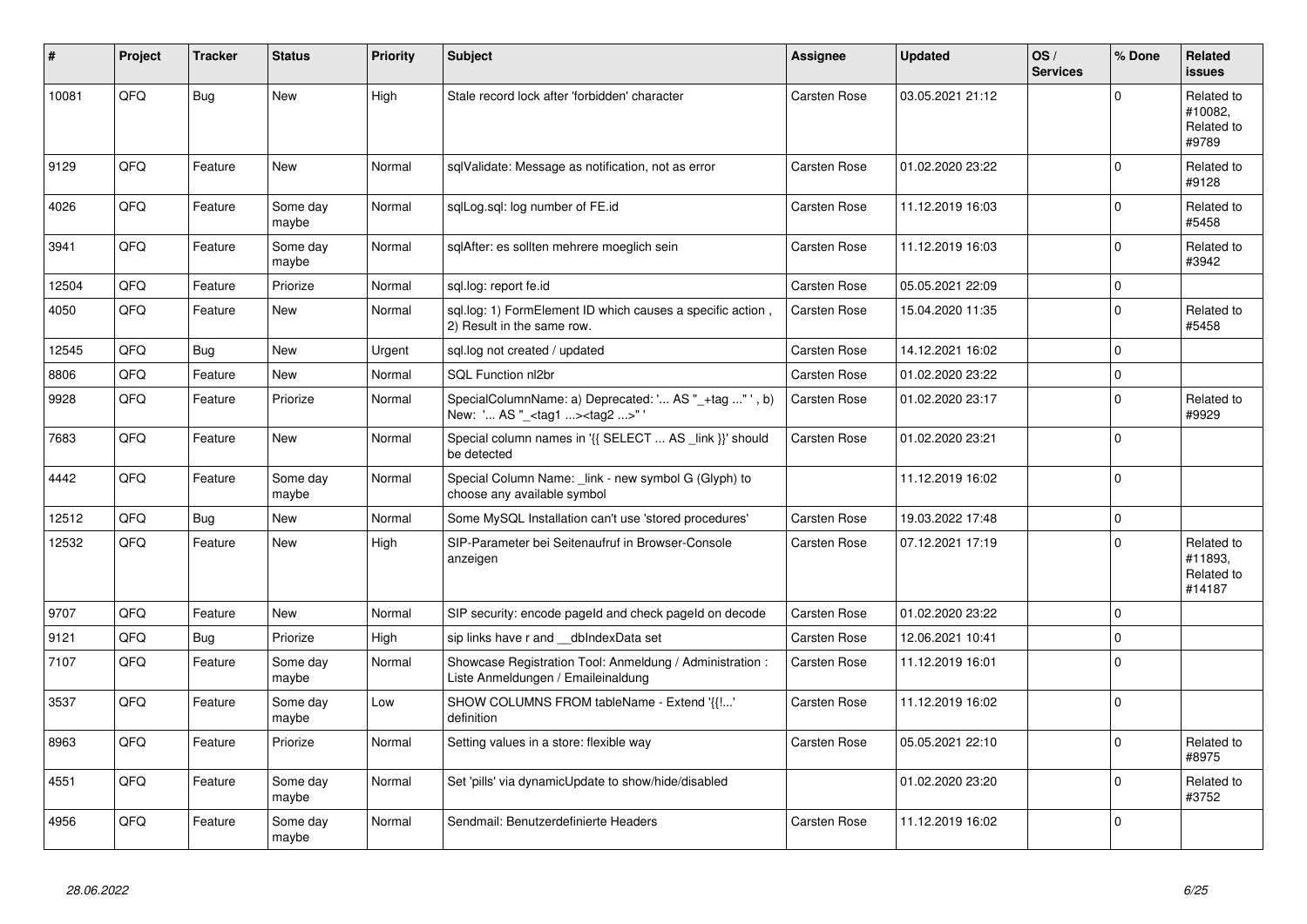| #     | Project | <b>Tracker</b> | <b>Status</b>     | <b>Priority</b> | <b>Subject</b>                                                                                     | Assignee            | <b>Updated</b>   | OS/<br><b>Services</b> | % Done       | Related<br>issues    |
|-------|---------|----------------|-------------------|-----------------|----------------------------------------------------------------------------------------------------|---------------------|------------------|------------------------|--------------|----------------------|
| 7014  | QFQ     | Bug            | <b>New</b>        | Normal          | Sending invalid emails succeeds when<br>debug.redirectAllMailTo is set                             | <b>Carsten Rose</b> | 01.02.2020 23:21 |                        | $\Omega$     |                      |
| 11080 | QFQ     | Feature        | <b>New</b>        | Normal          | Send MQTT messages                                                                                 | Carsten Rose        | 29.08.2020 19:49 |                        | $\mathbf 0$  |                      |
| 13899 | QFQ     | <b>Bug</b>     | ToDo              | Normal          | Selenium: zum laufen bringen                                                                       | Enis Nuredini       | 25.03.2022 10:24 |                        | $\mathbf 0$  |                      |
| 13900 | QFQ     | Feature        | Priorize          | Normal          | Selenium: Check das Cookie/PDF funktioniert                                                        | Enis Nuredini       | 25.03.2022 12:45 |                        | $\mathbf{0}$ |                      |
| 14227 | QFQ     | Feature        | <b>New</b>        | Normal          | Selenium Konkurrenz: cypress.io                                                                    | Enis Nuredini       | 28.05.2022 11:02 |                        | $\mathbf{0}$ |                      |
| 7616  | QFQ     | Bug            | Priorize          | Normal          | Selectlist with Enum & Dynamic Update                                                              | Carsten Rose        | 01.02.2020 10:13 |                        | $\mathbf 0$  |                      |
| 7519  | QFQ     | Feature        | New               | Normal          | Select: Multi                                                                                      | <b>Carsten Rose</b> | 01.02.2020 23:22 |                        | $\mathbf 0$  |                      |
| 7730  | QFQ     | Feature        | Priorize          | Normal          | SELECT Box: title in between                                                                       | Benjamin Baer       | 01.02.2020 23:22 |                        | $\mathbf 0$  |                      |
| 11076 | QFQ     | Feature        | In Progress       | Normal          | SELECT  AS websocket                                                                               | Carsten Rose        | 30.08.2020 17:49 |                        | $\mathbf 0$  |                      |
| 3727  | QFQ     | Feature        | New               | High            | Security: Session Hijacking erschweren                                                             | <b>Carsten Rose</b> | 03.05.2021 21:14 |                        | $\mathbf 0$  |                      |
| 880   | QFQ     | Feature        | Some day<br>maybe | Urgent          | Security: PHP, SQL Injection, XSS                                                                  |                     | 03.05.2021 21:14 |                        | $\mathbf 0$  | Related to<br>#14320 |
| 5428  | QFQ     | Feature        | Some day<br>maybe | Normal          | secure thumbnail: late render on access.                                                           | <b>Carsten Rose</b> | 01.02.2020 23:20 |                        | $\Omega$     |                      |
| 5366  | QFQ     | Feature        | Priorize          | Normal          | Saving with keyboard shortcuts                                                                     | Benjamin Baer       | 21.03.2022 09:47 |                        | $\mathbf 0$  |                      |
| 12974 | QFQ     | <b>Bug</b>     | New               | High            | Sanitize Queries in Action-Elements                                                                | Carsten Rose        | 07.12.2021 17:19 |                        | $\mathbf 0$  |                      |
| 9394  | QFQ     | Feature        | Priorize          | Normal          | REST: allow for non numerical ids in get requests                                                  | <b>Carsten Rose</b> | 05.05.2021 22:10 |                        | $\Omega$     |                      |
| 7921  | QFQ     | Feature        | Some day<br>maybe | Normal          | Rest API Export: URL kuerzer machen                                                                |                     | 01.02.2020 23:19 |                        | $\Omega$     |                      |
| 14028 | QFQ     | Feature        | <b>New</b>        | Normal          | Required notification: visual nicer                                                                | Enis Nuredini       | 28.05.2022 11:01 |                        | $\mathbf 0$  |                      |
| 4454  | QFQ     | Bug            | Some day<br>maybe | Normal          | Required Elements: multiple elements in a row - whole row<br>marked if only one input is empty.    | Benjamin Baer       | 01.02.2020 23:20 |                        | $\Omega$     |                      |
| 9855  | QFQ     | <b>Bug</b>     | <b>New</b>        | Normal          | <b>Required Check</b>                                                                              |                     | 01.02.2020 15:56 |                        | 0            |                      |
| 5129  | QFQ     | Feature        | Some day<br>maybe | Normal          | Reports: SQL fuer x Achse und y Achse                                                              |                     | 11.12.2019 16:02 |                        | $\mathbf 0$  |                      |
| 5345  | QFQ     | Feature        | New               | Normal          | Report: UPDATE / INSERT / DELETE statements should<br>trigger subqueries, depending on the result. | Carsten Rose        | 27.05.2020 16:11 |                        | $\Omega$     |                      |
| 9811  | QFQ     | Feature        | New               | Normal          | Report: tag every n'th row                                                                         | <b>Carsten Rose</b> | 01.02.2020 23:22 |                        | $\mathbf 0$  |                      |
| 4435  | QFQ     | Feature        | Some day<br>maybe | Normal          | Report: striptags - specify allowed tags                                                           |                     | 01.02.2020 23:20 |                        | $\Omega$     |                      |
| 14323 | QFQ     | Bug            | In Progress       | Normal          | Report: render=both single - no impact                                                             | Carsten Rose        | 19.06.2022 18:31 |                        | $\mathbf 0$  |                      |
| 3991  | QFQ     | Feature        | Some day<br>maybe | Normal          | report: Columnname '_skipWrap' skips 'fbeg', 'fend'                                                | Carsten Rose        | 11.12.2019 16:03 |                        | $\Omega$     |                      |
| 9052  | QFQ     | Feature        | Feedback          | High            | Report: CodeMirror with SQL Syntax Highlight in FE                                                 | Enis Nuredini       | 08.06.2022 10:25 |                        | l 0          |                      |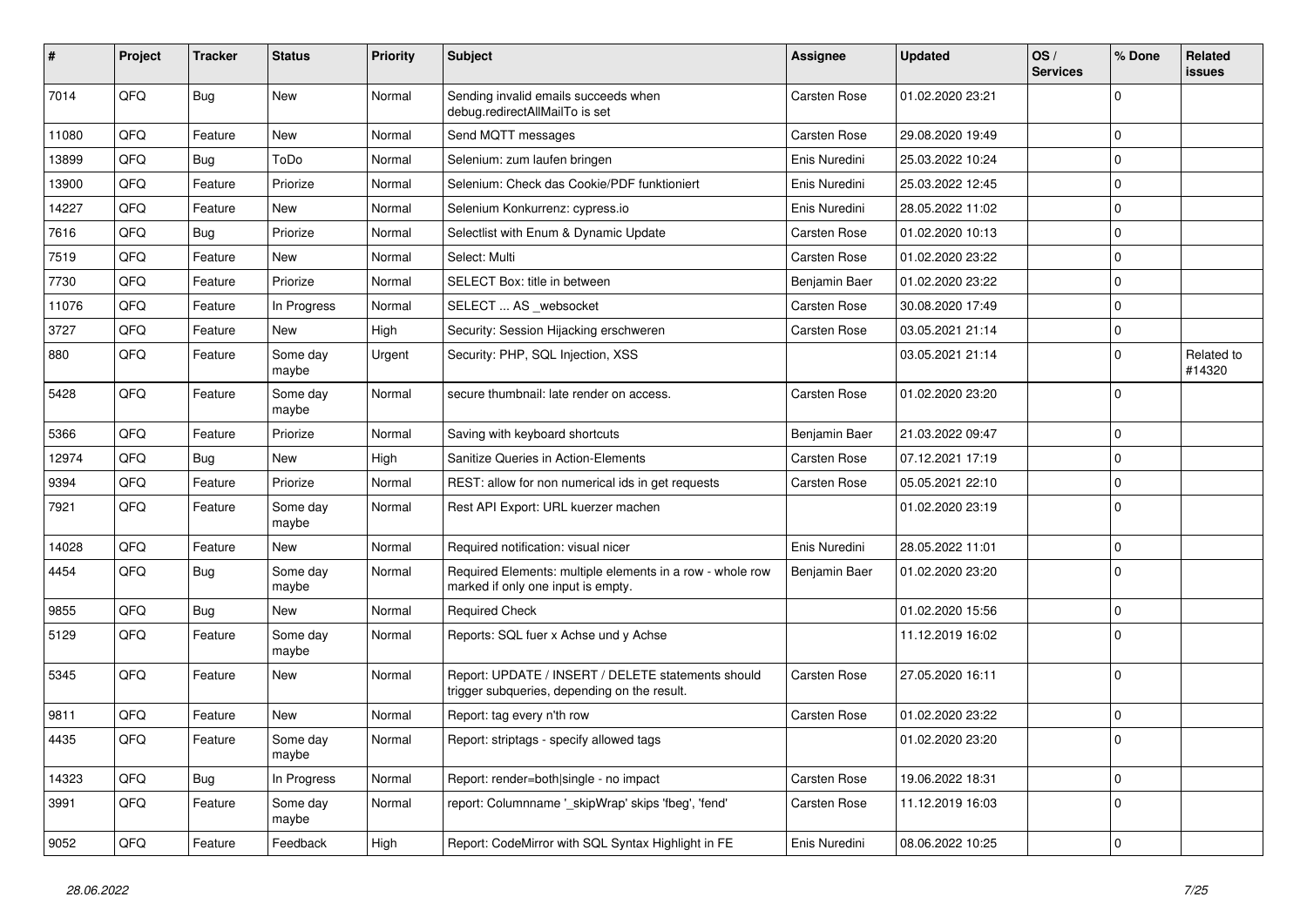| $\vert$ # | Project        | <b>Tracker</b> | <b>Status</b>     | <b>Priority</b> | Subject                                                                                      | <b>Assignee</b> | <b>Updated</b>   | OS/<br><b>Services</b> | % Done         | Related<br>issues                                                      |
|-----------|----------------|----------------|-------------------|-----------------|----------------------------------------------------------------------------------------------|-----------------|------------------|------------------------|----------------|------------------------------------------------------------------------|
| 3967      | QFQ            | Feature        | Some day<br>maybe | High            | Report: Checkbox, Radio, Dropdown, Input welches ohne<br>Submit funktioniert - 'Inline-Form' | Carsten Rose    | 03.05.2021 21:14 |                        | $\mathbf 0$    |                                                                        |
| 11534     | QFQ            | Feature        | New               | Normal          | Report: Action on selected rows - Table batchprocessing<br>feature                           |                 | 18.11.2020 08:15 |                        | $\mathbf 0$    |                                                                        |
| 9535      | QFQ            | <b>Bug</b>     | Feedback          | Normal          | Report:  AS '_vertical' - column to wide - vertical >> rot45,<br>rot90                       | Benjamin Baer   | 01.02.2020 15:56 |                        | $\mathbf 0$    |                                                                        |
| 10463     | QFQ            | Feature        | New               | Normal          | Report_link: expliztes setzen von HTML Tags (Bedarf fuer<br>'data-selenium' & 'id')          | Enis Nuredini   | 23.03.2022 09:23 |                        | $\mathbf 0$    | Related to<br>#7648                                                    |
| 6723      | QFQ            | Feature        | <b>New</b>        | Normal          | Report QFQ Installation and Version                                                          | Carsten Rose    | 12.06.2021 09:07 |                        | $\mathbf 0$    |                                                                        |
| 7261      | QFQ            | Bug            | New               | Normal          | Report pathFilename for user without path, only the filename                                 | Carsten Rose    | 01.02.2020 23:21 |                        | $\mathbf 0$    |                                                                        |
| 9983      | QFQ            | Feature        | New               | Normal          | Report Notation: new keyword 'range'                                                         | Carsten Rose    | 01.02.2020 15:55 |                        | $\mathbf 0$    |                                                                        |
| 8975      | QFQ            | Feature        | New               | Normal          | Report Notation: 2.0                                                                         | Carsten Rose    | 01.02.2020 23:22 |                        | $\mathbf 0$    | Related to<br>#8963                                                    |
| 11323     | QFQ            | Feature        | Some day<br>maybe | Normal          | Report Frontend Editor Modal + Codemirror                                                    | Carsten Rose    | 16.09.2021 15:10 |                        | $\mathbf 0$    | Related to<br>#11036                                                   |
| 10005     | QFQ            | Feature        | Priorize          | Normal          | Report / special column name:  AS _calendar                                                  | Carsten Rose    | 03.06.2020 17:28 |                        | $\mathbf 0$    |                                                                        |
| 4640      | QFQ            | Feature        | Some day<br>maybe | Normal          | Rename System Forms                                                                          |                 | 01.02.2020 23:20 |                        | $\mathbf 0$    |                                                                        |
| 12611     | QFQ            | Feature        | Some day<br>maybe | Normal          | Refactoring: Bootstrap with Lazy Loading                                                     | Carsten Rose    | 08.06.2022 10:37 |                        | $\mathbf 0$    | Related to<br>#12490,<br>Related to<br>#10013,<br>Related to<br>#7732  |
| 10012     | QFQ            | Feature        | Priorize          | Normal          | redirectAllMailTo: {{beEmail:T}}                                                             | Carsten Rose    | 08.05.2021 09:54 |                        | $\mathbf 0$    | Related to<br>#12412,<br>Related to<br>#12413,<br>Related to<br>#10011 |
| 13700     | QFQ            | Feature        | New               | Normal          | Redesign qfq.io Seite                                                                        | Carsten Rose    | 19.03.2022 17:43 |                        | $\mathbf 0$    |                                                                        |
| 7099      | QFQ            | Feature        | <b>New</b>        | Normal          | Redesign FormEditor                                                                          | Carsten Rose    | 01.02.2020 23:21 |                        | $\mathbf 0$    |                                                                        |
| 9789      | QFQ            | <b>Bug</b>     | In Progress       | High            | Record Lock: release to early on 'leave page'                                                | Carsten Rose    | 10.01.2022 09:25 |                        | 100            | Related to<br>#10081,<br>Related to<br>#9173,<br>Related to<br>#8702   |
| 7480      | QFQ            | Feature        | New               | Normal          | Record History (Undo / Redo)                                                                 | Carsten Rose    | 11.12.2019 16:16 |                        | $\mathbf 0$    | Related to<br>#2361                                                    |
| 7280      | $\mathsf{QFQ}$ | Feature        | New               | Normal          | recently used table                                                                          | Carsten Rose    | 01.02.2020 23:21 |                        | $\overline{0}$ |                                                                        |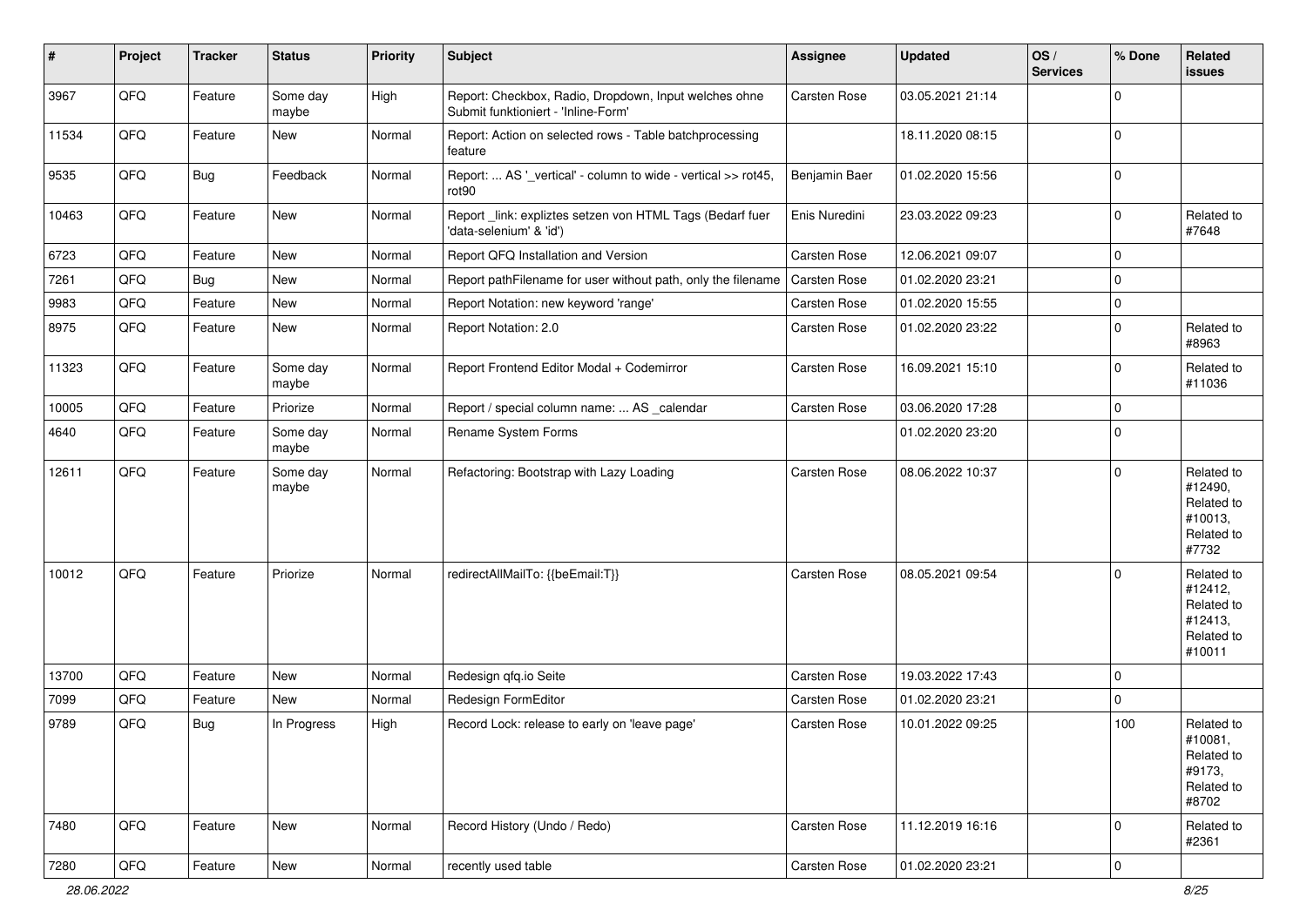| #     | Project | <b>Tracker</b> | <b>Status</b>     | <b>Priority</b> | <b>Subject</b>                                                                      | Assignee            | <b>Updated</b>   | OS/<br><b>Services</b> | % Done         | Related<br>issues                                                      |
|-------|---------|----------------|-------------------|-----------------|-------------------------------------------------------------------------------------|---------------------|------------------|------------------------|----------------|------------------------------------------------------------------------|
| 3109  | QFQ     | Bug            | Some day<br>maybe | High            | RealUrl: Links werden nicht korrekt gerendert                                       | <b>Carsten Rose</b> | 03.05.2021 21:14 |                        | $\Omega$       |                                                                        |
| 1623  | QFQ     | Feature        | Some day<br>maybe | Normal          | RealURL                                                                             |                     | 11.12.2019 16:03 |                        | 30             |                                                                        |
| 3867  | QFQ     | Feature        | Priorize          | Normal          | Readonly Formular: Template Groups add/delete<br>ausbeldnen                         | <b>Carsten Rose</b> | 05.05.2021 22:12 |                        | $\Omega$       |                                                                        |
| 7795  | QFQ     | Bug            | <b>New</b>        | Normal          | Readonly Form: Typeahead-Felder                                                     | Carsten Rose        | 01.02.2020 23:22 |                        | $\mathbf 0$    |                                                                        |
| 7513  | QFQ     | <b>Bug</b>     | <b>New</b>        | Normal          | Radios not correct aligned                                                          | Carsten Rose        | 01.02.2020 23:22 |                        | $\mathbf{0}$   |                                                                        |
| 10766 | QFQ     | Bug            | <b>New</b>        | High            | Radiobutton / parameter.buttonClass=btn-default: dynamic<br>update                  |                     | 03.05.2021 21:12 |                        | $\Omega$       | Related to<br>#11237                                                   |
| 11237 | QFQ     | <b>Bug</b>     | New               | High            | Radiobutton / parameter.buttonClass= btn-default - kein dirty<br>Trigger            | Benjamin Baer       | 03.05.2021 21:12 |                        | $\Omega$       | Related to<br>#10766                                                   |
| 11239 | QFQ     | <b>Bug</b>     | <b>New</b>        | Normal          | Radiobutton (plain): horizontales Rendern abhängig vom<br>Datentyp in der Datenbank | Carsten Rose        | 30.09.2020 18:37 |                        | $\Omega$       |                                                                        |
| 7924  | QFQ     | Feature        | <b>New</b>        | Normal          | Radio/Checkbox with Tooltip                                                         | Carsten Rose        | 01.02.2020 23:22 |                        | $\mathbf 0$    |                                                                        |
| 9020  | QFQ     | Bug            | Some day<br>maybe | Normal          | radio mit buttonClass und dynamicUpdate lassen sich nicht<br>kombinieren            |                     | 11.12.2019 16:01 |                        | $\Omega$       |                                                                        |
| 6483  | QFQ     | <b>Bug</b>     | <b>New</b>        | Normal          | R Store funktioniert nicht bei 'Report Notation' im FE                              | Carsten Rose        | 01.02.2020 23:21 |                        | $\mathbf 0$    |                                                                        |
| 5851  | QFQ     | Feature        | Some day<br>maybe | Normal          | Queue System implementieren: MQTT, RabbitMQ                                         |                     | 01.02.2020 23:20 |                        | $\Omega$       | Related to<br>#5715                                                    |
| 7520  | QFQ     | Feature        | <b>New</b>        | Normal          | QR Code:  AS _qr ( AS _link)                                                        | Carsten Rose        | 01.02.2020 23:22 |                        | $\mathbf 0$    |                                                                        |
| 13757 | QFQ     | Feature        | <b>New</b>        | High            | QR / Bar-Code Plugin                                                                | Enis Nuredini       | 19.03.2022 17:43 |                        | $\overline{0}$ |                                                                        |
| 4771  | QFQ     | Bug            | Some day<br>maybe | Normal          | qfq: select-down-values empty after save (edit-form for<br>program administrators)  | Carsten Rose        | 01.02.2020 23:20 |                        | $\Omega$       | Related to<br>#4549. Has<br>duplicate<br>#4282                         |
| 8586  | QFQ     | Feature        | Some day<br>maybe | Normal          | QFQ: Enhance Error message for 'record not found'                                   | <b>Carsten Rose</b> | 16.09.2021 15:10 |                        | $\Omega$       |                                                                        |
| 5480  | QFQ     | Feature        | Some day<br>maybe | Normal          | QFQ: Dokumentation mit Screenshots versehen                                         | <b>Carsten Rose</b> | 01.02.2020 23:20 |                        | $\Omega$       | Related to<br>#9879                                                    |
| 14187 | QFQ     | Feature        | <b>New</b>        | High            | gfg.log: show current URL                                                           | Carsten Rose        | 28.05.2022 11:02 |                        | $\Omega$       | Related to<br>#13933,<br>Related to<br>#12532,<br>Related to<br>#11893 |
| 6574  | QFQ     | Bug            | Priorize          | Normal          | qfq.log: Fehlermeldung wurde angezeigt, aber nicht geloggt                          | Carsten Rose        | 01.02.2020 10:13 |                        | $\Omega$       |                                                                        |
| 13528 | QFQ     | <b>Bug</b>     | <b>New</b>        | Normal          | qfq.io > releases: es wird kein neues Release angelegt                              | Benjamin Baer       | 19.03.2022 17:46 |                        | $\overline{0}$ |                                                                        |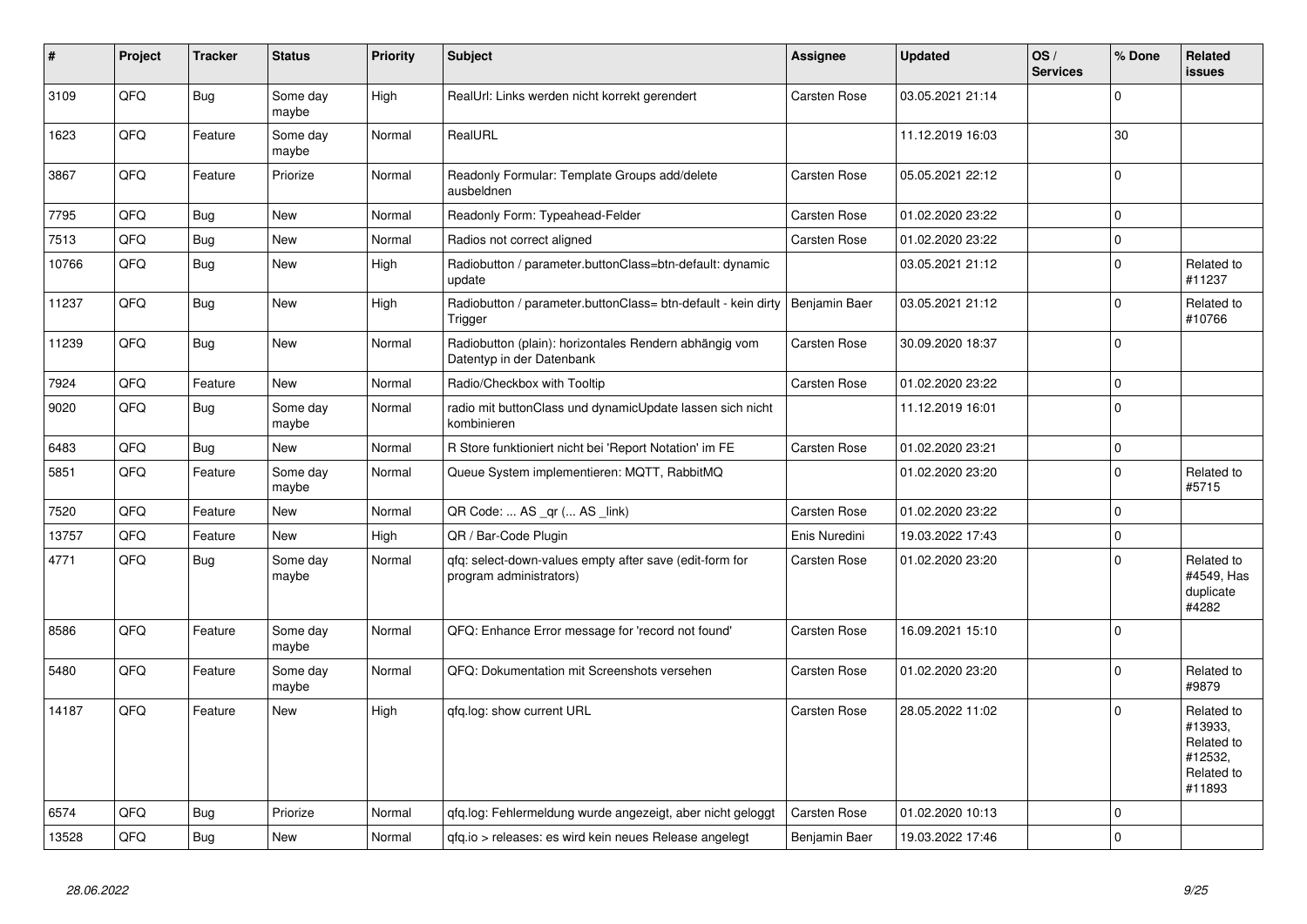| #     | Project    | <b>Tracker</b> | <b>Status</b>     | <b>Priority</b> | <b>Subject</b>                                                                                                                        | Assignee               | <b>Updated</b>   | OS/<br><b>Services</b> | % Done      | Related<br>issues   |
|-------|------------|----------------|-------------------|-----------------|---------------------------------------------------------------------------------------------------------------------------------------|------------------------|------------------|------------------------|-------------|---------------------|
| 4839  | QFQ        | Feature        | Some day<br>maybe | Normal          | qfq-handle in <head> Abschnitt</head>                                                                                                 | Carsten Rose           | 11.12.2019 16:02 |                        | $\Omega$    |                     |
| 7108  | QFQ        | Feature        | Some day<br>maybe | Normal          | <b>QFQ Wrap Elements</b>                                                                                                              |                        | 11.12.2019 16:01 |                        | $\Omega$    |                     |
| 3692  | QFQ        | Feature        | Some day<br>maybe | Normal          | QFQ Webseite                                                                                                                          | Benjamin Baer          | 11.12.2019 16:02 |                        | $\Omega$    | Related to<br>#5033 |
| 9927  | <b>OFO</b> | Feature        | <b>New</b>        | Normal          | QFQ Update: a) Update nur machen wenn BE User<br>eingeloggt ist., b) Bei Fehler genaue Meldung welcher<br>Updateschritt Probleme hat. | Carsten Rose           | 22.01.2020 12:59 |                        | $\Omega$    |                     |
| 7524  | QFQ        | Bug            | <b>New</b>        | Normal          | QFQ throws a 'General Error' if 'fileadmin/protected/log/' is<br>not writeable                                                        | <b>Carsten Rose</b>    | 01.02.2020 23:22 |                        | $\Omega$    |                     |
| 5892  | QFQ        | Feature        | Some day<br>maybe | Normal          | QFQ should use T3 API to manipulate FE GROUP<br>membership                                                                            |                        | 01.02.2020 23:20 |                        | $\Omega$    |                     |
| 13609 | QFQ        | Feature        | <b>New</b>        | Normal          | QFQ Introduction: Seite aufloesen                                                                                                     | Philipp<br>Gröbelbauer | 28.05.2022 11:02 |                        | $\Omega$    |                     |
| 12465 | QFQ        | Feature        | <b>New</b>        | Normal          | QFQ Function: use in FE to fill StoreRecord                                                                                           | Carsten Rose           | 05.05.2021 21:58 |                        | $\mathbf 0$ |                     |
| 12395 | QFQ        | Bug            | ToDo              | High            | QFQ Function: Result two times shown                                                                                                  | <b>Carsten Rose</b>    | 18.02.2022 08:59 |                        | $\Omega$    |                     |
| 12463 | QFQ        | <b>Bug</b>     | ToDo              | High            | QFQ Function: 'function' and 'sql' on same level - output of<br>sal is shown two times.                                               | <b>Carsten Rose</b>    | 15.12.2021 16:31 |                        | $\mathbf 0$ |                     |
| 12508 | QFQ        | <b>Bug</b>     | In Progress       | High            | qfq Form: sendMail                                                                                                                    | Karin Niffeler         | 19.03.2022 17:48 |                        | $\Omega$    |                     |
| 1635  | QFQ        | Feature        | Some day<br>maybe | Normal          | QFQ Extension content record: weitere Optionen<br>einblenden.                                                                         | Carsten Rose           | 11.12.2019 16:03 |                        | $\Omega$    |                     |
| 9024  | QFQ        | Bug            | Some day<br>maybe | Normal          | QFQ Einarbeitung                                                                                                                      |                        | 01.02.2020 15:56 |                        | $\Omega$    |                     |
| 6140  | QFQ        | <b>Bug</b>     | Priorize          | Normal          | QFQ DnD Sort: Locked fields                                                                                                           | Benjamin Baer          | 21.03.2022 09:56 |                        | $\mathbf 0$ |                     |
| 5389  | QFQ        | Feature        | Some day<br>maybe | Normal          | QFQ Design: Multline label / note                                                                                                     | Benjamin Baer          | 01.02.2020 23:19 |                        | $\Omega$    |                     |
| 5160  | QFQ        | Feature        | Some day<br>maybe | Normal          | QFQ collaborative / together.js, ShareJS, y-js, collaborative,                                                                        |                        | 11.12.2019 16:02 |                        | $\Omega$    |                     |
| 13592 | QFQ        | Bug            | <b>New</b>        | Normal          | QFQ Build Queue: das vergeben von Tags klappt nicht. Es<br>werden keine Releases gebaut.                                              | Carsten Rose           | 19.03.2022 17:45 |                        | $\Omega$    |                     |
| 14376 | QFQ        | Feature        | <b>New</b>        | Normal          | QFQ Bootstrap: if missing, create stored procedures                                                                                   | Enis Nuredini          | 19.06.2022 16:37 |                        | $\Omega$    |                     |
| 10124 | QFQ        | Feature        | Feedback          | Normal          | gfg AAI-Login                                                                                                                         | Karin Niffeler         | 07.05.2020 09:36 |                        | $\Omega$    |                     |
| 1234  | QFQ        | Feature        | Some day<br>maybe | Normal          | QF: Record numbering: Im Grid soll in Spalte 1 optional die<br>laufende Nummer der Records angezeigt werden.                          |                        | 01.02.2020 23:20 |                        | $\Omega$    |                     |
| 955   | QFQ        | Feature        | Some day<br>maybe | Normal          | QF: Notizen vor/nach dem Form                                                                                                         |                        | 01.02.2020 23:20 |                        | $\Omega$    |                     |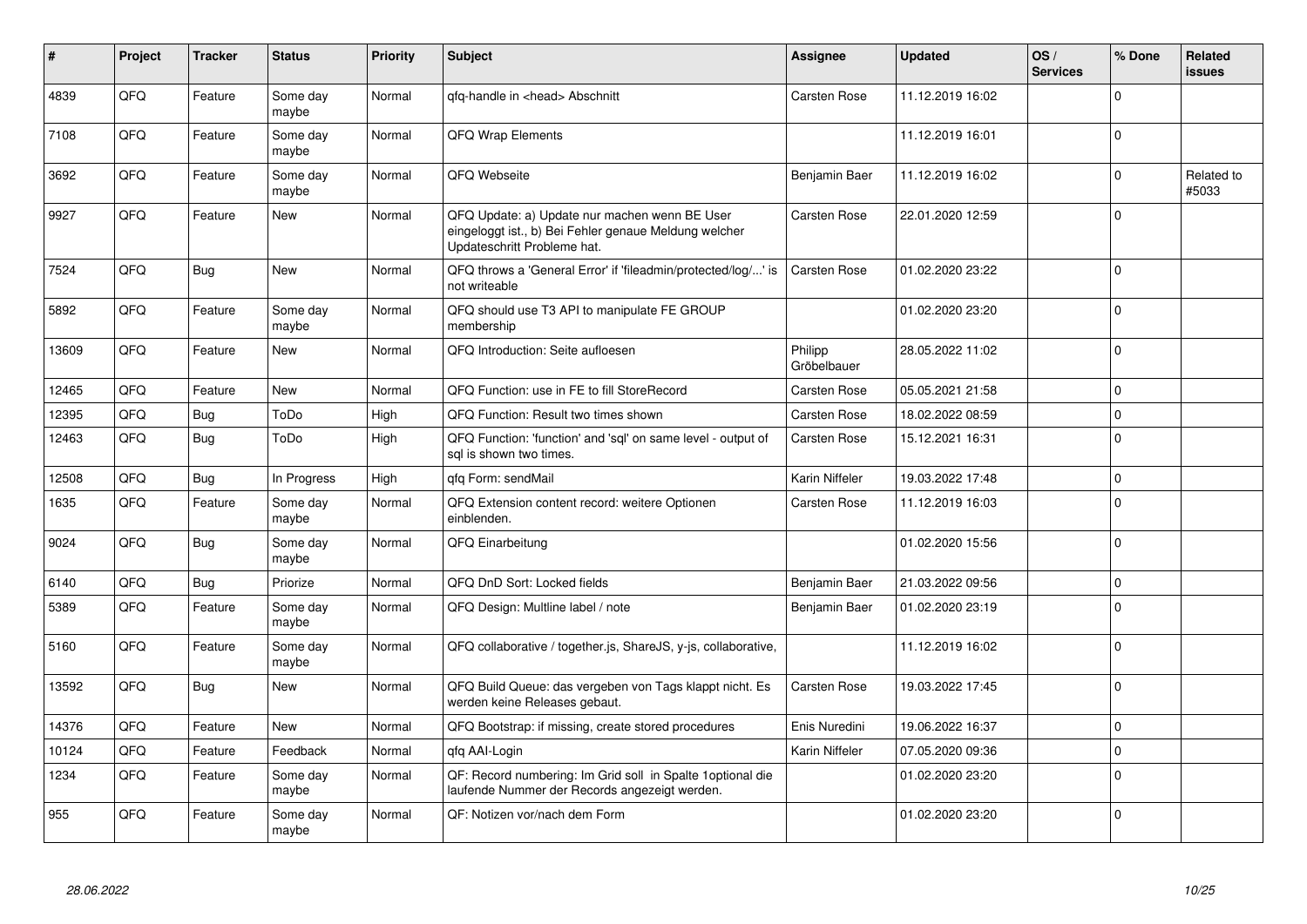| #     | Project | <b>Tracker</b> | <b>Status</b>     | <b>Priority</b> | <b>Subject</b>                                                                                    | Assignee            | <b>Updated</b>   | OS/<br><b>Services</b> | % Done       | Related<br><b>issues</b>                    |
|-------|---------|----------------|-------------------|-----------------|---------------------------------------------------------------------------------------------------|---------------------|------------------|------------------------|--------------|---------------------------------------------|
| 1251  | QFQ     | Feature        | Some day<br>maybe | Normal          | QF: Combo                                                                                         |                     | 11.12.2019 16:03 |                        | $\Omega$     |                                             |
| 1253  | QFQ     | Feature        | Some day<br>maybe | Normal          | QF: Colorpicker                                                                                   |                     | 11.12.2019 16:03 |                        | $\mathbf 0$  |                                             |
| 11980 | QFQ     | Feature        | In Progress       | Normal          | protected verzeichnis MUSS geschützt werden                                                       | Carsten Rose        | 07.09.2021 13:30 |                        | $\mathbf 0$  |                                             |
| 9135  | QFQ     | Feature        | Priorize          | Normal          | Progress Bar generic / replace old hourglass download<br>popup                                    | Benjamin Baer       | 03.01.2022 07:43 |                        | $\mathbf 0$  |                                             |
| 10658 | QFQ     | <b>Bug</b>     | New               | Normal          | processReadOnly broken                                                                            | Carsten Rose        | 27.05.2020 17:55 |                        | $\mathbf 0$  |                                             |
| 4023  | QFQ     | Feature        | New               | Normal          | prepared statements - FE action: salveld, sqlInsert,<br>sqlUpdate, sqlDelete, sqlBefore, sqlAfter | Carsten Rose        | 11.12.2019 16:15 |                        | $\Omega$     |                                             |
| 3495  | QFQ     | Feature        | Some day<br>maybe | Normal          | Predifined Parameter werden nicht in '+' (add new record)<br>SIP gerendert.                       |                     | 11.12.2019 16:02 |                        | $\Omega$     |                                             |
| 8204  | QFQ     | Feature        | Priorize          | High            | Position 'required mark'                                                                          | Carsten Rose        | 16.06.2021 13:44 |                        | $\Omega$     |                                             |
| 10080 | QFQ     | Feature        | <b>New</b>        | Normal          | Popup on 'save' / 'close': configure dialog (answer<br>yes/no/cancle/)                            | Carsten Rose        | 28.03.2021 20:52 |                        | $\Omega$     | Is duplicate<br>of #12262                   |
| 11668 | QFQ     | Bug            | <b>New</b>        | Normal          | Play function.sql - problem with mysql                                                            | Carsten Rose        | 03.05.2021 20:48 |                        | $\mathbf 0$  |                                             |
| 12556 | QFQ     | Feature        | <b>New</b>        | Normal          | Pills Title: colored = static or dynamic on allrequiredgiven                                      | Benjamin Baer       | 19.03.2022 17:49 |                        | $\Omega$     |                                             |
| 2063  | QFQ     | <b>Bug</b>     | Some day<br>maybe | Normal          | Pills auf 'inaktiv' setzen falls keine Element auf dem Pill<br>sichtbar sind.                     | Benjamin Baer       | 11.12.2019 16:03 |                        | $\mathbf{0}$ | Related to<br>#3752                         |
| 8668  | QFQ     | <b>Bug</b>     | <b>New</b>        | High            | Pill disabled: dyamic mode 'hidden' not respected - FE is still<br>required                       | <b>Carsten Rose</b> | 03.05.2021 21:14 |                        | $\Omega$     |                                             |
| 10819 | QFQ     | Feature        | New               | Normal          | Persistent SIP - second try                                                                       | Carsten Rose        | 29.06.2020 23:02 |                        | $\mathbf 0$  | Related to<br>#6261                         |
| 6261  | QFQ     | Feature        | New               | Normal          | Persistent SIP                                                                                    | Carsten Rose        | 12.06.2021 09:07 |                        | $\Omega$     | Related to<br>#10819                        |
| 7336  | QFQ     | Feature        | Some day<br>maybe | Normal          | PDF Upload: disallow PDFs with specific Meta information                                          | <b>Carsten Rose</b> | 11.12.2019 16:01 |                        | $\Omega$     |                                             |
| 5715  | QFQ     | Feature        | New               | High            | PDF Caching                                                                                       | Carsten Rose        | 03.05.2021 21:14 |                        | $\Omega$     | Related to<br>#5851,<br>Related to<br>#6357 |
| 8101  | QFQ     | Feature        | Some day<br>maybe | Normal          | Password hash: support further hashing methods                                                    | Carsten Rose        | 16.09.2021 15:10 |                        | $\Omega$     |                                             |
| 10384 | QFQ     | Feature        | New               | Normal          | Parameter Exchange QFQ Instances                                                                  |                     | 07.05.2020 09:38 |                        | $\mathbf 0$  |                                             |
| 7681  | QFQ     | Feature        | New               | Normal          | Optional switch off 'check for modified record'                                                   | <b>Carsten Rose</b> | 01.02.2020 23:21 |                        | $\mathbf 0$  |                                             |
| 7650  | QFQ     | Bug            | <b>New</b>        | High            | Optional do not show 'required' sign on FormElement                                               | <b>Carsten Rose</b> | 03.05.2021 21:14 |                        | $\Omega$     |                                             |
| 14175 | QFQ     | Bug            | In Progress       | Normal          | Opening a form with no QFQ Session cookie fails                                                   | Carsten Rose        | 03.06.2022 10:40 |                        | $\Omega$     |                                             |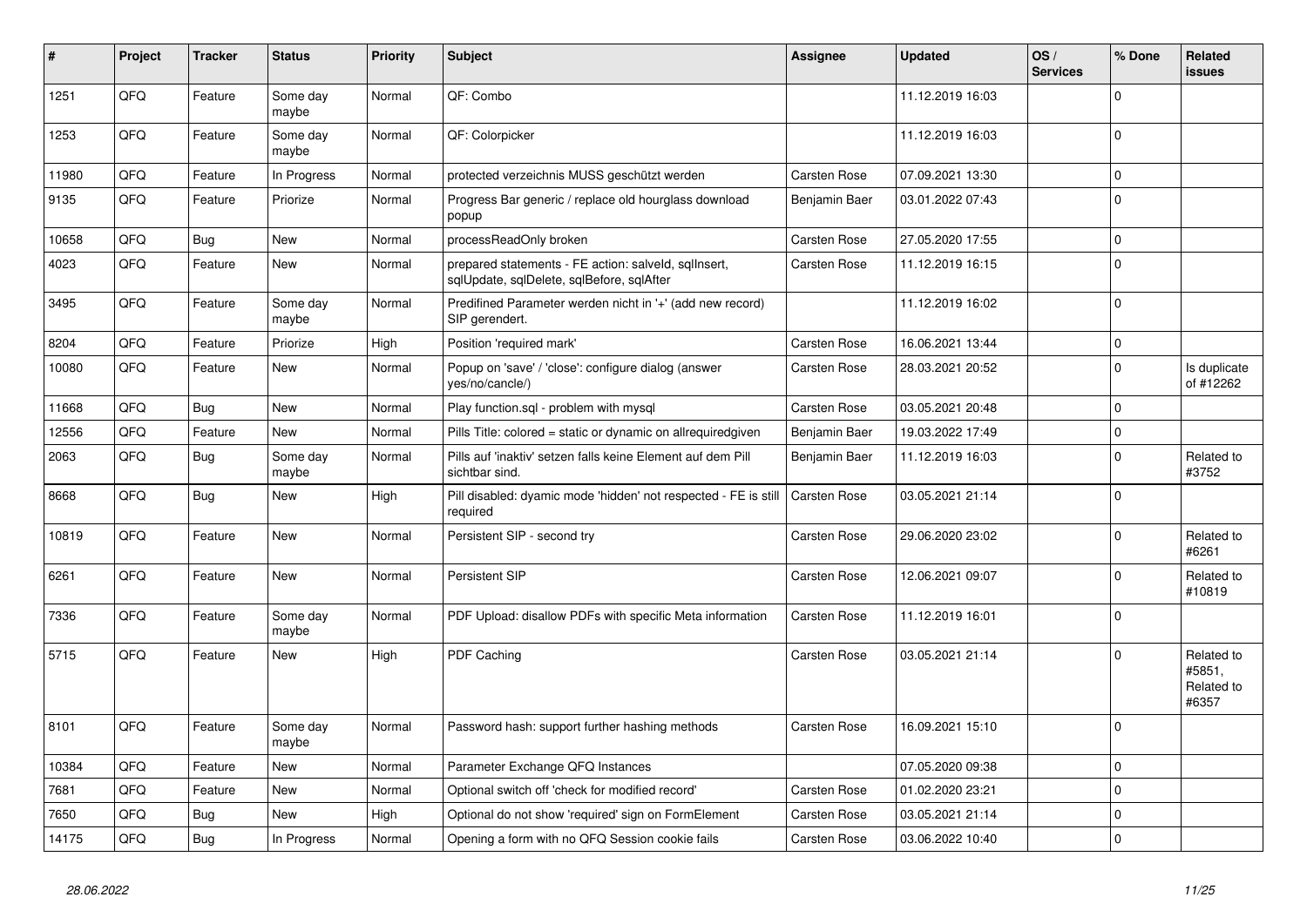| #     | Project | <b>Tracker</b> | <b>Status</b>     | <b>Priority</b> | <b>Subject</b>                                                                                        | Assignee       | <b>Updated</b>   | OS/<br><b>Services</b> | % Done              | Related<br>issues                             |
|-------|---------|----------------|-------------------|-----------------|-------------------------------------------------------------------------------------------------------|----------------|------------------|------------------------|---------------------|-----------------------------------------------|
| 7685  | QFQ     | <b>Bug</b>     | New               | Normal          | Open FormElement from QFQ error message and save<br>modified record: error about missing {{formId:F}} | Carsten Rose   | 01.02.2020 23:22 |                        | $\mathbf 0$         |                                               |
| 10011 | QFQ     | Feature        | Priorize          | Normal          | Offer new STORE_TYPO3 Variable 'beUser', 'beEmail'                                                    | Carsten Rose   | 08.05.2021 09:51 |                        | $\mathbf 0$         | Related to<br>#10012,<br>Related to<br>#12511 |
| 14090 | QFQ     | Feature        | <b>New</b>        | Normal          | Nützliche _script funktionen                                                                          | Carsten Rose   | 28.05.2022 11:03 |                        | $\mathbf 0$         |                                               |
| 12133 | QFQ     | <b>Bug</b>     | New               | Normal          | NPM, phpSpreadSheet aktualisieren                                                                     | Carsten Rose   | 15.03.2021 09:04 |                        | $\mathbf 0$         |                                               |
| 3613  | QFQ     | Bug            | Some day<br>maybe | Normal          | note /note unchecked -> note div (col-md) wird weiterhin<br>gerendert                                 | Elias Villiger | 01.02.2020 23:19 |                        | 100                 |                                               |
| 4546  | QFQ     | <b>Bug</b>     | Some day<br>maybe | Normal          | NH: SIP storage is destroyed                                                                          |                | 01.02.2020 23:20 |                        | $\mathbf 0$         |                                               |
| 5782  | QFQ     | Feature        | New               | Normal          | NextCloud API                                                                                         | Carsten Rose   | 01.02.2020 10:02 |                        | $\mathbf{0}$        |                                               |
| 7229  | QFQ     | Feature        | Some day<br>maybe | Normal          | New FormElement.type: Button                                                                          |                | 01.02.2021 12:32 |                        | $\mathbf 0$         |                                               |
| 4446  | QFQ     | Feature        | Some day<br>maybe | Normal          | New FE get same feldContainerId as last modifed FE                                                    |                | 01.02.2020 23:20 |                        | $\mathbf 0$         |                                               |
| 6084  | QFQ     | Feature        | Some day<br>maybe | Normal          | New escape type: 'D' - convert date                                                                   |                | 01.02.2020 23:19 |                        | $\mathbf 0$         |                                               |
| 6437  | QFQ     | Feature        | <b>New</b>        | Normal          | Neuer Mode Button bei FormElementen                                                                   | Carsten Rose   | 01.02.2020 23:21 |                        | $\mathbf 0$         | Related to<br>#9668,<br>Blocked by<br>#9678   |
| 12023 | QFQ     | Feature        | New               | Normal          | MySQL Stored Precdure: QDECODESPECIALCHAR()                                                           | Carsten Rose   | 16.02.2021 11:16 |                        | $\mathbf 0$         | Related to<br>#12022                          |
| 11667 | QFQ     | Bug            | New               | Normal          | MySQL mariadb-server-10.3: Incorrect datetime value                                                   | Carsten Rose   | 03.05.2021 20:48 |                        | $\mathbf 0$         |                                               |
| 9579  | QFQ     | Feature        | Some day<br>maybe | Normal          | Multiform with Process Row                                                                            | Carsten Rose   | 11.12.2019 16:01 |                        | $\mathbf 0$         |                                               |
| 11695 | QFQ     | <b>Bug</b>     | New               | Normal          | MultiForm required FE Error                                                                           | Carsten Rose   | 04.12.2020 13:34 |                        | $\mathbf 0$         |                                               |
| 5695  | QFQ     | Feature        | In Progress       | Normal          | Multiform                                                                                             | Carsten Rose   | 02.01.2021 18:38 |                        | $\mathbf 0$         |                                               |
| 12325 | QFQ     | <b>Bug</b>     | Priorize          | Normal          | MultiDB form.dblndex not working for report syntax                                                    | Carsten Rose   | 07.09.2021 13:37 |                        | $\Omega$            | Related to<br>#12145,<br>Related to<br>#12314 |
| 10714 | QFQ     | Feature        | New               | Normal          | multi Table Form                                                                                      | Carsten Rose   | 16.03.2021 18:44 |                        | $\mathsf{O}\xspace$ |                                               |
| 7602  | QFQ     | Feature        | ToDo              | High            | Multi Select: with checkboxes                                                                         | Benjamin Baer  | 22.03.2022 09:07 |                        | $\mathsf{O}\xspace$ |                                               |
| 11516 | QFQ     | Feature        | New               | Normal          | Multi Page Form (Previous/Next Buttons)                                                               | Carsten Rose   | 16.03.2021 17:52 |                        | $\mathbf 0$         |                                               |
| 4365  | QFQ     | Feature        | Some day<br>maybe | Normal          | Multi Language: new way of config                                                                     | Carsten Rose   | 01.02.2020 23:20 |                        | $\mathbf 0$         |                                               |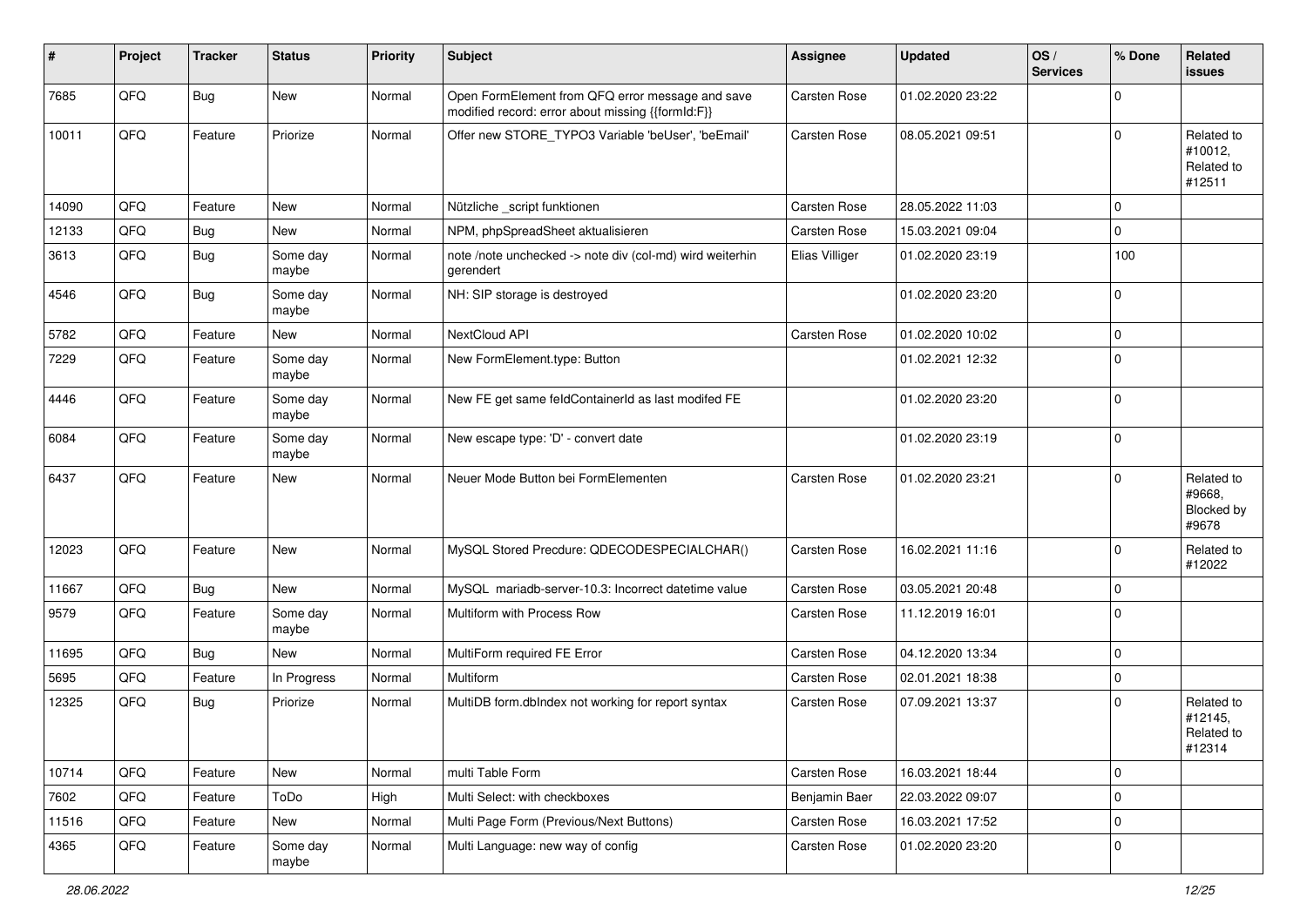| #     | Project | <b>Tracker</b> | <b>Status</b>     | <b>Priority</b> | <b>Subject</b>                                                                           | Assignee     | <b>Updated</b>   | OS/<br><b>Services</b> | % Done         | Related<br><b>issues</b>                                             |
|-------|---------|----------------|-------------------|-----------------|------------------------------------------------------------------------------------------|--------------|------------------|------------------------|----------------|----------------------------------------------------------------------|
| 13330 | QFQ     | Feature        | In Progress       | Normal          | Multi Form: Upload                                                                       | Carsten Rose | 07.11.2021 12:40 |                        | 50             | Related to<br>#9706                                                  |
| 13332 | QFQ     | Bug            | <b>New</b>        | Normal          | Multi Form: Required Felder werden visuell nicht markiert.                               | Carsten Rose | 19.03.2022 17:47 |                        | $\pmb{0}$      |                                                                      |
| 13331 | QFQ     | <b>Bug</b>     | <b>New</b>        | Normal          | Multi Form: Clear Icon misplaced                                                         | Carsten Rose | 19.03.2022 17:47 |                        | $\overline{0}$ |                                                                      |
| 10508 | QFQ     | <b>Bug</b>     | New               | High            | Multi Form broken on Multi DB Instance                                                   | Carsten Rose | 03.05.2021 21:12 |                        | $\overline{0}$ |                                                                      |
| 9706  | QFQ     | Feature        | <b>New</b>        | Normal          | Multi File Upload (hidden template group)                                                | Carsten Rose | 01.02.2020 23:22 |                        | 0              | Related to<br>#7521,<br>Related to<br>#5562,<br>Related to<br>#13330 |
| 5459  | QFQ     | <b>Bug</b>     | <b>New</b>        | High            | Multi DB: spread system tables between 'QFQ' and<br>'Data'-DB                            | Carsten Rose | 03.05.2021 21:14 |                        | 0              | Related to<br>#4720                                                  |
| 10015 | QFQ     | Feature        | Priorize          | Normal          | Monospace in Textarea                                                                    | Carsten Rose | 03.02.2020 13:40 |                        | $\overline{0}$ |                                                                      |
| 6765  | QFQ     | Feature        | <b>New</b>        | Normal          | Moeglichkeit via QFQ eigene Logs zu schreiben                                            | Carsten Rose | 01.02.2020 23:21 |                        | $\overline{0}$ |                                                                      |
| 3646  | QFQ     | Feature        | Some day<br>maybe | Normal          | Moeglichkeit HTML Tags in Reports auszugeben (zu<br>enkodieren: htmlspecialchars)        |              | 11.12.2019 16:02 |                        | $\overline{0}$ | Related to<br>#14320                                                 |
| 4626  | QFQ     | Feature        | Some day<br>maybe | Normal          | Mobile View: 'classBody=qfq-form-right' makes no sense                                   |              | 01.02.2020 23:20 |                        | $\overline{0}$ |                                                                      |
| 11523 | QFQ     | Feature        | <b>New</b>        | Normal          | Mit dynamic Update erkennen, ob Upload gemacht wurde                                     | Carsten Rose | 13.11.2020 15:07 |                        | 0              | Related to<br>#9533                                                  |
| 4027  | QFQ     | Feature        | Some day<br>maybe | Normal          | Missing: orange 'check' / 'bullet'                                                       |              | 11.12.2019 16:03 |                        | $\overline{0}$ |                                                                      |
| 12039 | QFQ     | Feature        | <b>New</b>        | Normal          | Missing htmlSpecialChar() in pre processing on form submit                               |              | 18.02.2021 00:09 |                        | 0              | Related to<br>#14320                                                 |
| 7104  | QFQ     | Feature        | Some day<br>maybe | Normal          | Manual: hint about escaping if '\r' appears in mail body                                 |              | 11.12.2019 16:01 |                        | 0              |                                                                      |
| 4440  | QFQ     | Feature        | Some day<br>maybe | Normal          | Manual.rst: explain how to. expand PHP Session to 4h                                     |              | 11.12.2019 16:02 |                        | $\mathbf 0$    |                                                                      |
| 10014 | QFQ     | Feature        | <b>New</b>        | Normal          | Manual.rst: describe behaviour and process order of<br>fillStoreVar, slaveId, sqlBefore, | Carsten Rose | 01.02.2020 22:31 |                        | $\overline{0}$ |                                                                      |
| 9208  | QFQ     | Feature        | <b>New</b>        | Normal          | Manage 'recent' records                                                                  | Carsten Rose | 01.02.2020 23:22 |                        | $\overline{0}$ |                                                                      |
| 11747 | QFQ     | Feature        | <b>New</b>        | Normal          | Maintenance Page with Redirect                                                           | Carsten Rose | 03.05.2021 20:47 |                        | $\overline{0}$ | Related to<br>#11741                                                 |
| 2084  | QFQ     | Feature        | Some day<br>maybe | Normal          | Mailto mit encryption: Subrecord                                                         | Carsten Rose | 11.12.2019 16:03 |                        | $\pmb{0}$      | Related to<br>#2082                                                  |
| 5455  | QFQ     | Feature        | Some day<br>maybe | Normal          | Mail Redirects grld abhaengig                                                            |              | 01.02.2020 23:20 |                        | 0              |                                                                      |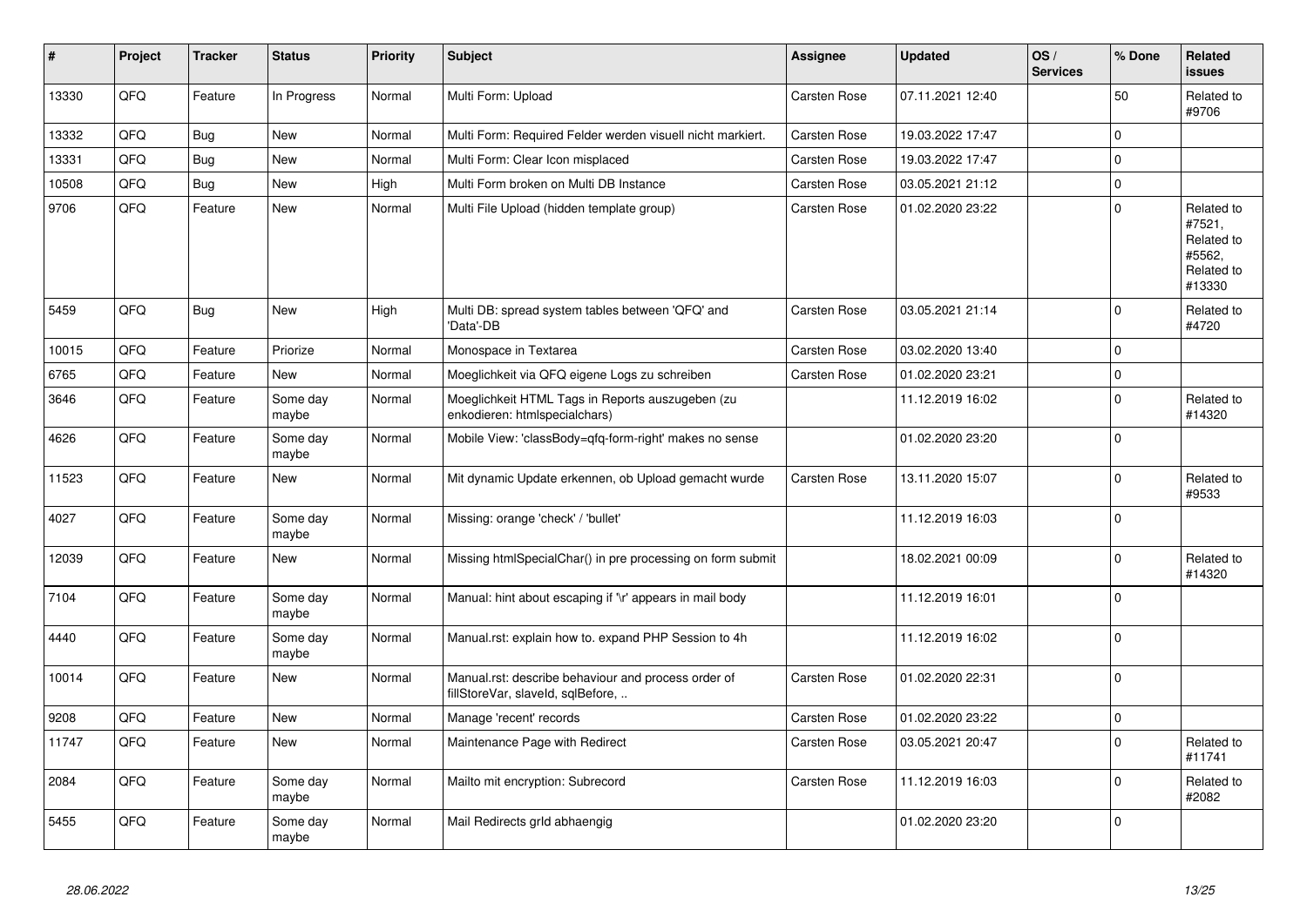| #     | Project | <b>Tracker</b> | <b>Status</b>     | <b>Priority</b> | Subject                                                                                                | <b>Assignee</b> | <b>Updated</b>   | OS/<br><b>Services</b> | % Done      | Related<br><b>issues</b>                                              |
|-------|---------|----------------|-------------------|-----------------|--------------------------------------------------------------------------------------------------------|-----------------|------------------|------------------------|-------------|-----------------------------------------------------------------------|
| 4974  | QFQ     | Feature        | Some day<br>maybe | Normal          | Long polling - inform all listening clients of changes                                                 |                 | 11.12.2019 16:02 |                        | $\Omega$    |                                                                       |
| 3504  | QFQ     | Feature        | New               | Normal          | Logging: welche Action FEs werden wann wie ausgefuehrt                                                 | Carsten Rose    | 01.02.2020 23:21 |                        | $\mathbf 0$ | Related to<br>#5458,<br>Related to<br>#4092                           |
| 5852  | QFQ     | Feature        | Some day<br>maybe | Normal          | Logging: mail.log / sql.log - im FE anzeigen und via AJAX<br>aktualisieren                             | Carsten Rose    | 01.02.2020 23:19 |                        | $\Omega$    | Related to<br>#5885                                                   |
| 2361  | QFQ     | Feature        | <b>New</b>        | Normal          | Logging wer/wann/wo welches Formular aufgerufen hat                                                    | Carsten Rose    | 11.12.2019 16:15 |                        | $\Omega$    | Related to<br>#4432,<br>Related to<br>#7480                           |
| 9777  | QFQ     | Feature        | <b>New</b>        | Normal          | Logging QFQ Variables                                                                                  | Carsten Rose    | 16.12.2019 17:17 |                        | $\mathbf 0$ |                                                                       |
| 4439  | QFQ     | Feature        | Some day<br>maybe | Normal          | Log: report all actions fired by an FE Element, incl. the<br>original directive (slaveld, sqllnsert, ) |                 | 01.02.2020 23:20 |                        | $\mathbf 0$ | Related to<br>#4432,<br>Related to<br>#5458                           |
| 4433  | QFQ     | Feature        | Some day<br>maybe | Normal          | Log when SIP will be destroyed by QFQ for any (security)<br>reason                                     |                 | 01.02.2020 23:20 |                        | $\Omega$    | Related to<br>#4432,<br>Related to<br>#5458                           |
| 12490 | QFQ     | Feature        | New               | Normal          | Loading Plugins in QFQ - see what tinymce does. (lazy<br>loading)                                      | Benjamin Baer   | 08.06.2022 10:37 |                        | $\Omega$    | Related to<br>#12611,<br>Related to<br>#10013,<br>Related to<br>#7732 |
| 8702  | QFQ     | Feature        | New               | Normal          | Load Record which is locked: missing user info                                                         | Carsten Rose    | 11.12.2019 16:16 |                        | $\Omega$    | Related to<br>#9789                                                   |
| 3617  | QFQ     | Feature        | Some day<br>maybe | Normal          | Load javascripts at bottom                                                                             |                 | 11.12.2019 16:02 |                        | $\mathbf 0$ |                                                                       |
| 10569 | QFQ     | Feature        | Priorize          | Normal          | link _blank more safe                                                                                  | Enis Nuredini   | 25.03.2022 12:44 |                        | $\mathbf 0$ |                                                                       |
| 6566  | QFQ     | Bug            | Priorize          | Normal          | Link Function 'delete': provided parameter missing on page<br>reload                                   | Benjamin Baer   | 03.01.2022 08:08 |                        | $\Omega$    |                                                                       |
| 3457  | QFQ     | Feature        | Some day<br>maybe | Normal          | LDAP: concat multi values to one single entry                                                          | Carsten Rose    | 11.12.2019 16:02 |                        | $\mathbf 0$ |                                                                       |
| 14371 | QFO     | Feature        | Priorize          | Normal          | <b>LDAP via REPORT</b>                                                                                 | Carsten Rose    | 19.06.2022 16:37 |                        | $\mathbf 0$ |                                                                       |
| 10593 | QFQ     | Feature        | New               | Normal          | label2: text behind input element                                                                      | Carsten Rose    | 16.05.2020 10:57 |                        | $\mathbf 0$ |                                                                       |
| 10443 | QFQ     | Feature        | In Progress       | Normal          | Konzept_api / _live                                                                                    | Carsten Rose    | 07.05.2020 09:39 |                        | $\mathbf 0$ |                                                                       |
| 1946  | QFQ     | Feature        | Some day<br>maybe | Normal          | Kontrolle ob der ReadOnly Modus bei den<br>Formularelementen korrekt implementiert ist                 | Carsten Rose    | 11.12.2019 16:03 |                        | $\mathbf 0$ |                                                                       |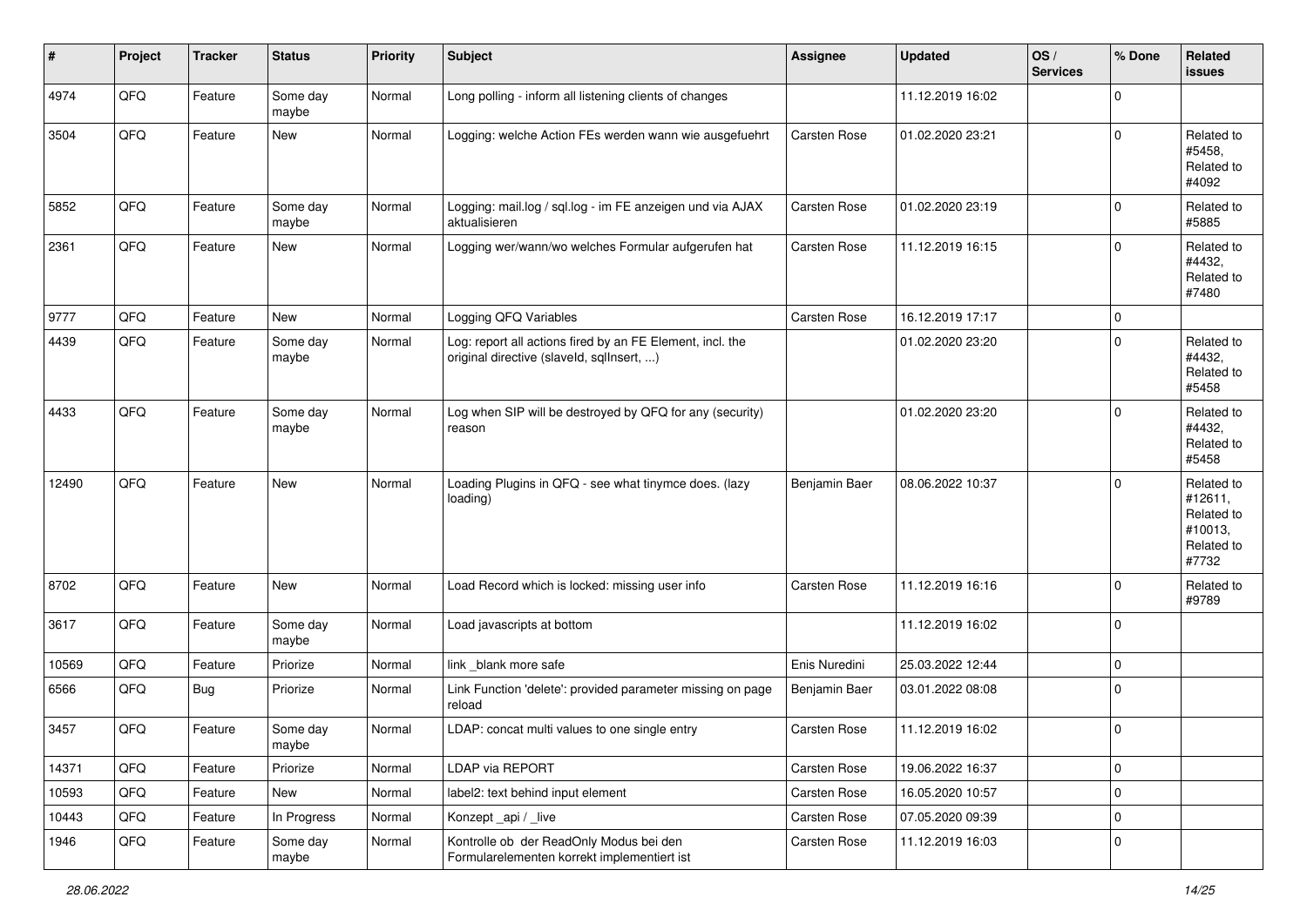| #     | Project | <b>Tracker</b> | <b>Status</b>     | <b>Priority</b> | <b>Subject</b>                                                                                           | <b>Assignee</b> | <b>Updated</b>   | OS/<br><b>Services</b> | % Done      | Related<br><b>issues</b>                                                |
|-------|---------|----------------|-------------------|-----------------|----------------------------------------------------------------------------------------------------------|-----------------|------------------|------------------------|-------------|-------------------------------------------------------------------------|
| 1510  | QFQ     | Feature        | Some day<br>maybe | Normal          | jquery von google laden, falls das nicht geht lokal                                                      |                 | 11.12.2019 16:03 |                        | $\mathbf 0$ |                                                                         |
| 7732  | QFQ     | Feature        | Some day<br>maybe | Normal          | Javascript: Lazy Loading der add on libs                                                                 | Benjamin Baer   | 08.06.2022 10:38 |                        | $\Omega$    | Related to<br>#12611,<br>Related to<br>#12490,<br>Related to<br>#10013  |
| 4259  | QFQ     | Feature        | Some day<br>maybe | Normal          | Instant trigger a cron job                                                                               | Carsten Rose    | 11.12.2019 16:03 |                        | $\Omega$    |                                                                         |
| 7522  | QFQ     | Feature        | Priorize          | Normal          | Inserting default index.html to folder (Avoid Apache<br>Indexing)                                        | Carsten Rose    | 01.02.2020 10:13 |                        | $\Omega$    |                                                                         |
| 12630 | QFQ     | Feature        | In Progress       | Normal          | Input: date[time]: min / max values                                                                      | Enis Nuredini   | 20.06.2022 18:31 |                        | $\Omega$    | Related to<br>#10096,<br>Related to<br>#14302,<br>Related to<br>#14303  |
| 7965  | QFQ     | Feature        | Priorize          | Normal          | Input type 'text' with visual format - currency                                                          | Benjamin Baer   | 03.01.2022 07:45 |                        | $\mathbf 0$ |                                                                         |
| 9517  | QFQ     | Feature        | In Progress       | High            | Input multiple tags with typeahead                                                                       | Carsten Rose    | 03.05.2021 21:14 |                        | 40          | Related to<br>#10150                                                    |
| 9834  | QFQ     | Bug            | Priorize          | Normal          | Input elements with tag 'disabled' are missing on<br>form-submit: server option 'processReadOnly' broken | Carsten Rose    | 07.12.2021 16:43 |                        | $\Omega$    | Related to<br>#9691,<br>Related to<br>#5305, Has<br>duplicate<br>#12331 |
| 11036 | QFQ     | Feature        | Some day<br>maybe | Normal          | inline report editor permissions                                                                         | Carsten Rose    | 16.09.2021 15:09 |                        | 0           | Related to<br>#11323                                                    |
| 14305 | QFQ     | <b>Bug</b>     | <b>New</b>        | Normal          | Inline Report editing does not create history entries                                                    | Carsten Rose    | 10.06.2022 11:55 |                        | 0           |                                                                         |
| 2950  | QFQ     | Feature        | Some day<br>maybe | Normal          | Inhalt QFQ Records als File                                                                              |                 | 11.12.2019 16:03 |                        | $\Omega$    |                                                                         |
| 4659  | QFQ     | Bug            | Some day<br>maybe | Normal          | infoButtonExtra                                                                                          | Carsten Rose    | 01.02.2020 23:20 |                        | $\Omega$    |                                                                         |
| 14091 | QFQ     | Bug            | New               | Normal          | inconsistent template path for twig                                                                      | Carsten Rose    | 19.04.2022 18:36 |                        | $\Omega$    |                                                                         |
| 7453  | QFG     | Feature        | Some day<br>maybe | Normal          | import / export forms QFQ                                                                                | Carsten Rose    | 16.09.2021 15:10 |                        | 0           |                                                                         |
| 12513 | QFQ     | <b>Bug</b>     | New               | High            | Implement server side check of maxlength                                                                 | Carsten Rose    | 07.12.2021 17:19 |                        | $\mathbf 0$ |                                                                         |
| 7660  | QFQ     | Feature        | New               | Normal          | IMAP: import mails to DB, move / delete mails                                                            | Carsten Rose    | 01.02.2020 09:52 |                        | 0           |                                                                         |
| 8217  | QFQ     | Feature        | New               | Normal          | if-elseif-else construct                                                                                 | Carsten Rose    | 16.03.2021 18:41 |                        | 0           | Related to<br>#10716                                                    |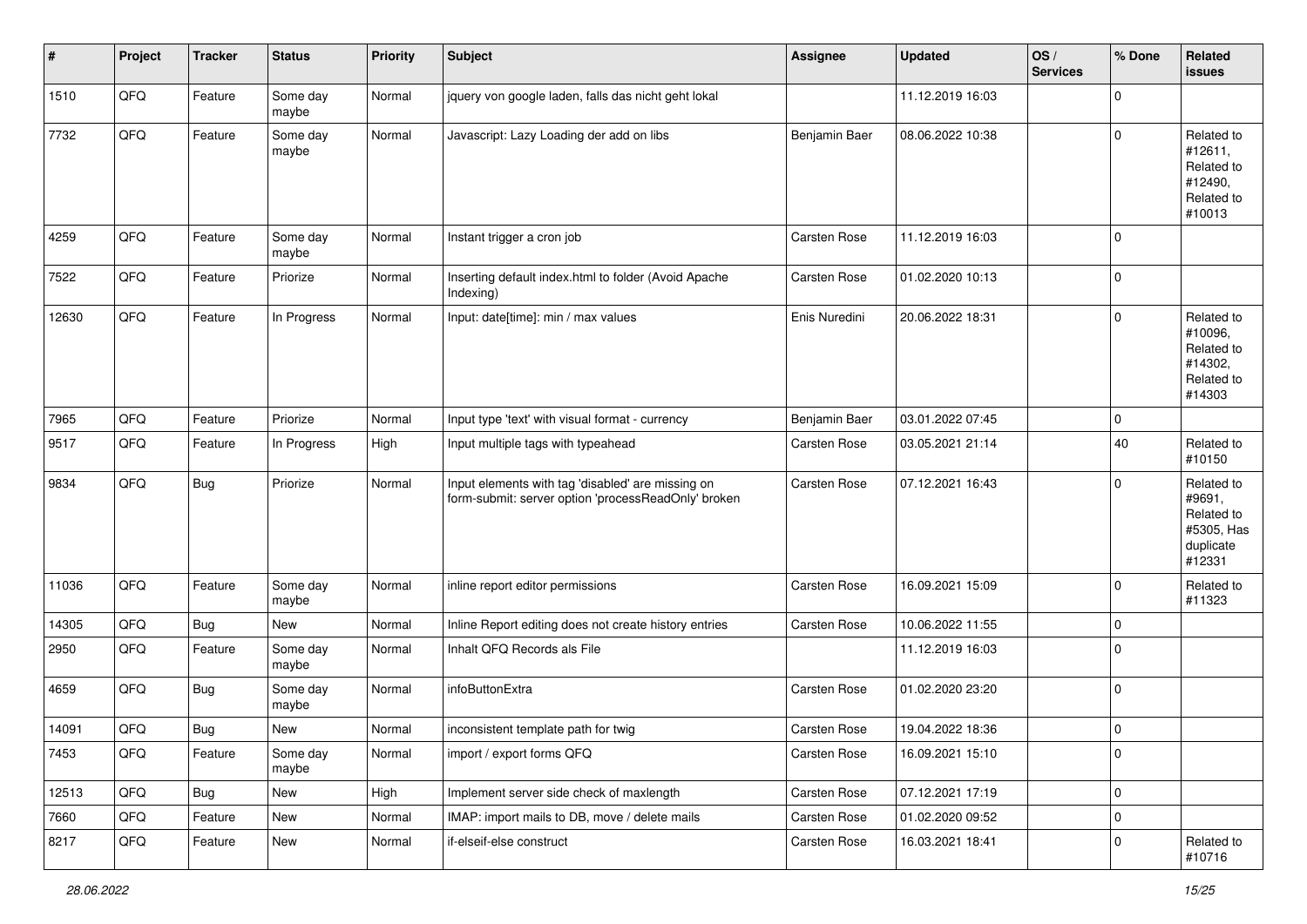| ∦     | Project | <b>Tracker</b> | <b>Status</b>     | <b>Priority</b> | <b>Subject</b>                                                                             | <b>Assignee</b> | <b>Updated</b>   | OS/<br><b>Services</b> | % Done      | Related<br>issues                            |
|-------|---------|----------------|-------------------|-----------------|--------------------------------------------------------------------------------------------|-----------------|------------------|------------------------|-------------|----------------------------------------------|
| 12480 | QFQ     | Feature        | <b>New</b>        | Normal          | If QFQ upgrade is running, block further request                                           | Carsten Rose    | 03.05.2021 20:45 |                        | $\Omega$    |                                              |
| 11347 | QFQ     | <b>Bug</b>     | Feedback          | Normal          | If Bedingungen funktionieren nicht korrekt                                                 | Christoph Fuchs | 21.03.2021 20:37 |                        | 0           |                                              |
| 11702 | QFQ     | Feature        | <b>New</b>        | Normal          | HTML Special Char makes no sense for 'allbut' if '&' is<br>forbidden                       | Carsten Rose    | 07.12.2021 16:35 |                        | $\Omega$    | Related to<br>#5112,<br>Related to<br>#14320 |
| 9126  | QFQ     | Bug            | Some day<br>maybe | Normal          | hidden Form elements are present in page source                                            |                 | 02.01.2021 18:41 |                        | $\Omega$    |                                              |
| 14283 | QFQ     | Bug            | Priorize          | Normal          | HEIC / HEIF convert doesn't trigger                                                        | Carsten Rose    | 19.06.2022 16:37 |                        | $\mathbf 0$ |                                              |
| 10095 | QFQ     | Feature        | Some day<br>maybe | Normal          | Generic Gitlab Integration into QFQ                                                        | Carsten Rose    | 16.09.2021 15:10 |                        | $\Omega$    |                                              |
| 9900  | QFQ     | Feature        | Priorize          | Normal          | Generic API Call: tt-content record >> JSON                                                | Carsten Rose    | 01.02.2020 10:13 |                        | 0           |                                              |
| 6515  | QFQ     | Feature        | Some day<br>maybe | Normal          | Formular: Felder dynamisch ein/ausblenden                                                  |                 | 11.12.2019 16:02 |                        | $\Omega$    |                                              |
| 9898  | QFQ     | Bug            | Feedback          | Normal          | Formular trotz Timeout gespeichert                                                         | Benjamin Baer   | 01.02.2020 15:56 |                        | 0           |                                              |
| 3570  | QFQ     | <b>Bug</b>     | Some dav<br>maybe | High            | Formular mit prmitnew permitEdit=Always wird nicht<br>aufgerufen (ist leer)                | Carsten Rose    | 03.05.2021 21:14 |                        | $\Omega$    |                                              |
| 8891  | QFQ     | Bug            | <b>New</b>        | High            | formSubmitLog: do not log passwords                                                        | Enis Nuredini   | 25.03.2022 09:06 |                        | $\mathbf 0$ |                                              |
| 6609  | QFQ     | Feature        | New               | Normal          | Formlet: JSON API erweitern                                                                | Carsten Rose    | 01.02.2020 23:21 |                        | 50          |                                              |
| 6602  | QFQ     | Feature        | <b>New</b>        | Normal          | Formlet: in Report auf Mausklick ein mini-form oeffnen                                     | Carsten Rose    | 11.12.2019 16:16 |                        | 0           |                                              |
| 9548  | QFQ     | Feature        | Feedback          | High            | FormElement: Pattern mismatch - optional report only on<br>focus lost                      | Benjamin Baer   | 03.05.2021 21:14 |                        | $\Omega$    |                                              |
| 10322 | QFQ     | Bug            | New               | Normal          | FormElement / Radio: missing column 'enum' >> FE not<br>reported                           | Carsten Rose    | 07.05.2020 09:37 |                        | $\mathbf 0$ |                                              |
| 7890  | QFQ     | Bug            | New               | Normal          | FormElement 'required': extraButtonInfo not aligned                                        | Carsten Rose    | 11.06.2021 21:17 |                        | $\mathbf 0$ | Related to<br>#11517                         |
| 8034  | QFQ     | Feature        | Priorize          | Normal          | FormElement 'data': 22.22.2222 should not be accepted                                      | Carsten Rose    | 01.02.2020 10:13 |                        | 0           |                                              |
| 4008  | QFQ     | <b>Bug</b>     | Some day<br>maybe | Normal          | FormElemen.type=sendmail: wrong 'TO' if 'real<br>name <rea@mail.to>' is used</rea@mail.to> | Carsten Rose    | 11.12.2019 16:03 |                        | $\Omega$    |                                              |
| 14395 | QFQ     | Support        | <b>New</b>        | Normal          | FormEditor: Virtual table columns                                                          | Enis Nuredini   | 21.06.2022 16:09 |                        | 0           |                                              |
| 7290  | QFQ     | Feature        | Priorize          | Normal          | FormEditor: title as textarea if LEN(title)>60                                             | Carsten Rose    | 01.02.2020 10:13 |                        | $\Omega$    | Blocked by<br>#7682                          |
| 14290 | QFQ     | Feature        | Priorize          | Normal          | FormEditor: Show Table Definition                                                          | Carsten Rose    | 19.06.2022 16:37 |                        | $\mathbf 0$ |                                              |
| 8083  | QFQ     | <b>Bug</b>     | New               | High            | FormEditor: primary table list does not respect<br>'indexDb={{indexData:Y}}'               | Carsten Rose    | 03.05.2021 21:14 |                        | $\Omega$    | Has<br>duplicate<br>#6678                    |
| 3350  | QFQ     | Feature        | Some day<br>maybe | Normal          | FormEditor: Hilfetext hinter 'checktype'                                                   | Carsten Rose    | 11.12.2019 16:02 |                        | 0           |                                              |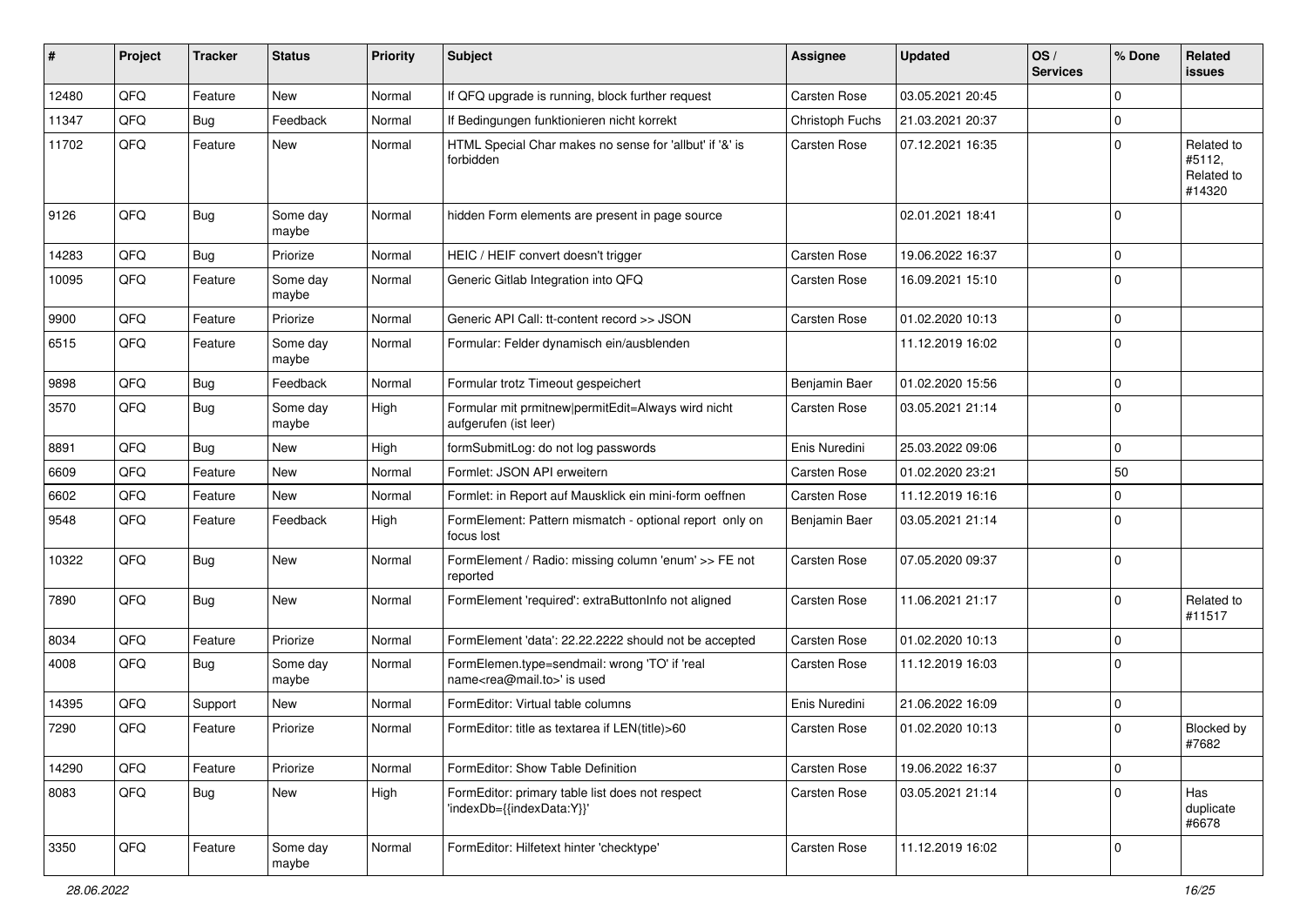| #     | Project | <b>Tracker</b> | <b>Status</b>     | <b>Priority</b> | Subject                                                                                                                                             | Assignee            | <b>Updated</b>   | OS/<br><b>Services</b> | % Done      | Related<br>issues                            |
|-------|---------|----------------|-------------------|-----------------|-----------------------------------------------------------------------------------------------------------------------------------------------------|---------------------|------------------|------------------------|-------------|----------------------------------------------|
| 9537  | QFQ     | Feature        | <b>New</b>        | Normal          | FormEditor: Edit fieldset in FrontEnd                                                                                                               | Carsten Rose        | 01.02.2020 23:22 |                        | $\Omega$    |                                              |
| 3877  | QFQ     | Feature        | Some day<br>maybe | Normal          | FormEditor: die Felder die aktuell nicht gebraucht werden<br>nur auf readonly/disabled setzen (nicht ausblenden > das<br>irritiert.                 | Carsten Rose        | 11.12.2019 16:03 |                        | $\Omega$    |                                              |
| 6998  | QFQ     | Feature        | Priorize          | Normal          | Form: with debug=on show column information as tooltip of<br>column label                                                                           | Carsten Rose        | 01.02.2020 10:13 |                        | $\mathbf 0$ |                                              |
| 7278  | QFQ     | Feature        | Some day<br>maybe | Normal          | Form: Wert vordefinieren der immer gesetzt wird                                                                                                     |                     | 02.05.2021 09:27 |                        | $\Omega$    |                                              |
| 12468 | QFQ     | <b>Bug</b>     | <b>New</b>        | Urgent          | Form: update Form.title after save                                                                                                                  | <b>Carsten Rose</b> | 03.05.2021 21:12 |                        | $\Omega$    |                                              |
| 12156 | QFQ     | Feature        | <b>New</b>        | Normal          | Form: Optional disable 'leave page'                                                                                                                 |                     | 03.05.2021 20:45 |                        | $\Omega$    |                                              |
| 4443  | QFQ     | Feature        | Some day<br>maybe | Normal          | Form: multiple secondary tables                                                                                                                     |                     | 01.02.2020 23:20 |                        | $\Omega$    |                                              |
| 6289  | QFQ     | Feature        | <b>New</b>        | Normal          | Form: Log                                                                                                                                           | Carsten Rose        | 01.02.2020 23:21 |                        | $\Omega$    |                                              |
| 3708  | QFQ     | Feature        | Some day<br>maybe | Normal          | Form: input - 'specialchars', 'none'  gewisse tags<br>erlauben, andere verbieten                                                                    | Carsten Rose        | 11.12.2019 16:02 |                        | $\Omega$    | Related to<br>#14320                         |
| 9773  | QFQ     | <b>Bug</b>     | <b>New</b>        | Normal          | form.parameter.formModeGlobal=requiredOff                                                                                                           | Carsten Rose        | 01.02.2020 15:56 |                        | $\mathbf 0$ |                                              |
| 9668  | QFQ     | Feature        | Priorize          | Normal          | Form.mode: rename 'hidden' to 'hide'                                                                                                                | <b>Carsten Rose</b> | 05.05.2021 22:14 |                        | $\Omega$    | Related to<br>#6437                          |
| 12581 | QFQ     | <b>Bug</b>     | <b>New</b>        | Normal          | Form forward=close: Record 'new' in new browser tab ><br>save (& close) >> Form is not reloaded with new created<br>record id and stays in mode=new | Carsten Rose        | 19.03.2022 17:48 |                        | $\Omega$    |                                              |
| 5983  | QFQ     | Feature        | Some day<br>maybe | Normal          | Form Submit (save & update): normalize date/-time FE                                                                                                | Carsten Rose        | 01.02.2020 23:19 |                        | $\Omega$    |                                              |
| 14245 | QFQ     | Bug            | <b>New</b>        | Normal          | Form Save Btn bleibt disabled wenn Datumsfeld über<br>Datepicker geändert                                                                           | Enis Nuredini       | 27.05.2022 13:45 |                        | $\Omega$    | Related to<br>#13689                         |
| 5557  | QFQ     | <b>Bug</b>     | Some day<br>maybe | Normal          | Form load: STORE_RECORD filled, but should be empty                                                                                                 | Carsten Rose        | 01.02.2020 23:19 |                        | $\Omega$    |                                              |
| 13572 | QFQ     | Feature        | Feedback          | Normal          | Form Load: misleading error message on trying to load non<br>existent primary record                                                                | Enis Nuredini       | 16.05.2022 23:16 |                        | 100         |                                              |
| 14322 | QFQ     | <b>Bug</b>     | <b>New</b>        | Normal          | Form Load: by default no scroll (save & close should be<br>visible)                                                                                 | Enis Nuredini       | 15.06.2022 14:12 |                        | $\Omega$    | Related to<br>#14321,<br>Related to<br>#6232 |
| 12315 | QFQ     | Feature        | Some day<br>maybe | Normal          | Form History (Diffs) / Backups                                                                                                                      | Carsten Rose        | 16.09.2021 15:10 |                        | $\Omega$    |                                              |
| 11322 | QFQ     | Feature        | Some day<br>maybe | Normal          | Form Element JSON - (multiline parameter field)                                                                                                     | Carsten Rose        | 16.09.2021 15:10 |                        | $\Omega$    |                                              |
| 4756  | QFQ     | Bug            | New               | Normal          | Form dirty even nothing changes                                                                                                                     | <b>Carsten Rose</b> | 11.12.2019 16:16 |                        | $\mathbf 0$ |                                              |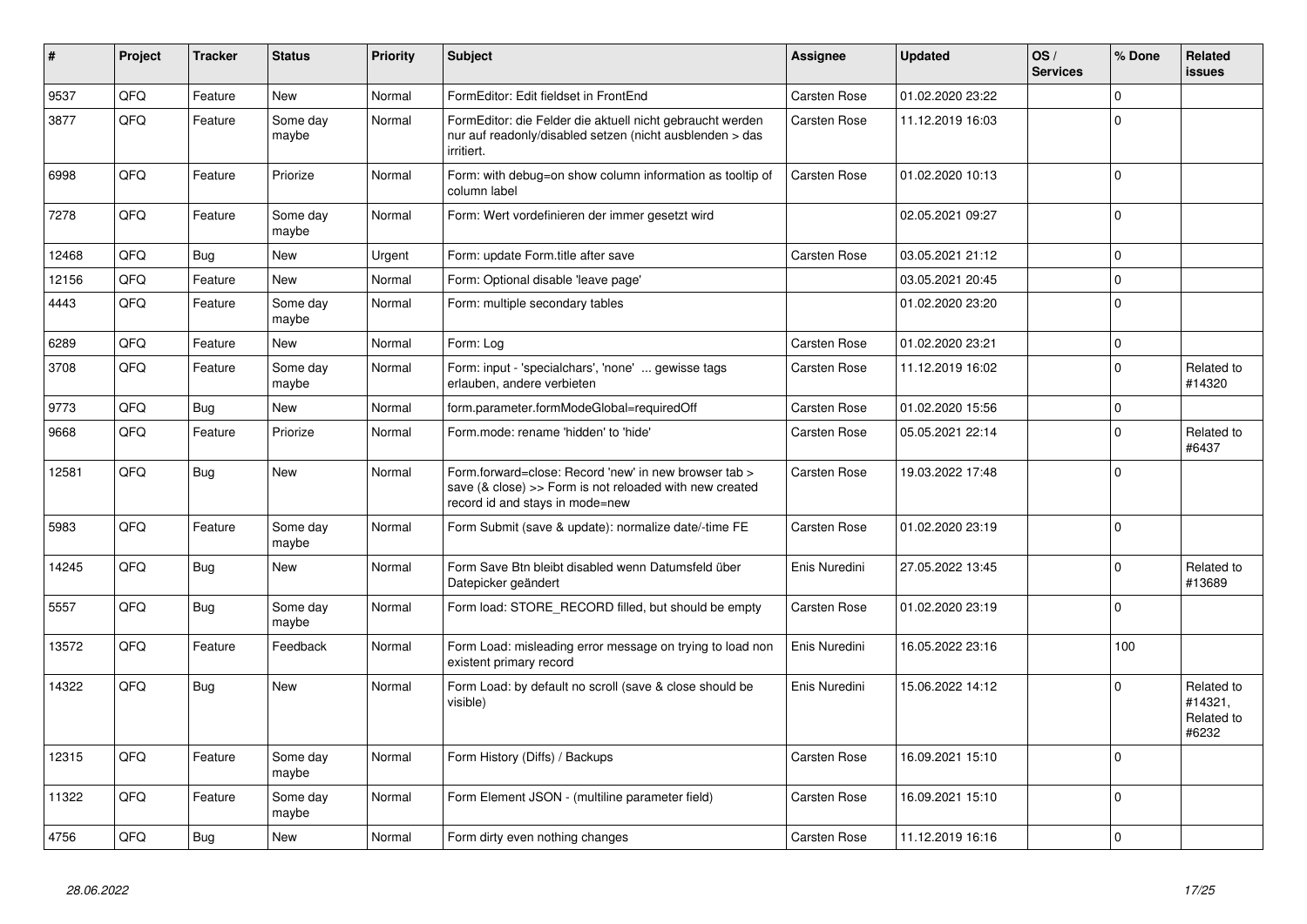| #     | Project | <b>Tracker</b> | <b>Status</b>     | <b>Priority</b> | <b>Subject</b>                                                                                                                                           | Assignee            | <b>Updated</b>   | OS/<br><b>Services</b> | % Done      | Related<br><b>issues</b>                                                    |
|-------|---------|----------------|-------------------|-----------------|----------------------------------------------------------------------------------------------------------------------------------------------------------|---------------------|------------------|------------------------|-------------|-----------------------------------------------------------------------------|
| 9602  | QFQ     | Feature        | New               | Normal          | Form definition as JSON                                                                                                                                  | Carsten Rose        | 01.02.2020 23:21 |                        | $\Omega$    | Related to<br>#9600                                                         |
| 12262 | QFQ     | Feature        | ToDo              | Normal          | Form buttons on top: more customable                                                                                                                     | Enis Nuredini       | 17.06.2022 10:44 |                        | $\Omega$    | Related to<br>#13945, Has<br>duplicate<br>#4046, Has<br>duplicate<br>#10080 |
| 11716 | QFQ     | Feature        | <b>New</b>        | Normal          | Form an beliebiger Stelle im Report anzeigen                                                                                                             |                     | 09.12.2020 09:47 |                        | $\Omega$    |                                                                             |
| 10763 | QFQ     | Feature        | New               | Normal          | form accessed and submitted despite logout?                                                                                                              |                     | 16.06.2020 11:43 |                        | $\Omega$    |                                                                             |
| 8336  | QFQ     | Feature        | New               | Normal          | Form > modified > Close New: a) Optional disable popup, b)<br>custom text, c) mode on save: close stay                                                   | <b>Carsten Rose</b> | 01.02.2020 23:22 |                        | $\mathbf 0$ | Related to<br>#8335                                                         |
| 3878  | QFQ     | Feature        | Some day<br>maybe | Normal          | Form 'FormElement': Spalte 'name' typeAhead mit<br>Spaltennamen der Primarytable.                                                                        |                     | 11.12.2019 16:03 |                        | $\Omega$    |                                                                             |
| 3879  | QFQ     | Feature        | Some day<br>maybe | Normal          | Form 'FormElement': Beim Feld 'name' rechts in der Notiz<br>einen Link einblenden - a) aktuelle Definition anzeigen, b)<br>Spalte in der Tabelle anlegen |                     | 11.12.2019 16:03 |                        | $\Omega$    |                                                                             |
| 3880  | QFQ     | Feature        | Some day<br>maybe | Normal          | Form 'Form': anlegen einer Tabelle                                                                                                                       |                     | 14.01.2021 10:12 |                        | $\Omega$    |                                                                             |
| 13716 | QFQ     | <b>Bug</b>     | New               | High            | Firefox ask to store username/password                                                                                                                   | Enis Nuredini       | 30.05.2022 09:31 |                        | $\Omega$    | Related to<br>#13827                                                        |
| 5923  | QFQ     | Feature        | Some day<br>maybe | Normal          | fillStoreSystemBySqlLate                                                                                                                                 |                     | 01.02.2020 23:19 |                        | 0           |                                                                             |
| 6462  | QFQ     | Bug            | <b>New</b>        | Normal          | File Upload: Nutzlose Fehlermeldung wenn Datei zu gross                                                                                                  | Carsten Rose        | 01.02.2020 23:21 |                        | $\Omega$    | Related to<br>#6139                                                         |
| 10003 | QFQ     | Feature        | Priorize          | Normal          | fieldset: stronger visualize group                                                                                                                       | Benjamin Baer       | 12.02.2020 08:13 |                        | $\Omega$    |                                                                             |
| 4413  | QFQ     | Feature        | New               | Normal          | fieldset: show/hidden, modeSql, dynamicUpdate                                                                                                            | Carsten Rose        | 09.02.2022 15:19 |                        | $\Omega$    |                                                                             |
| 4872  | QFQ     | Feature        | Some day<br>maybe | Normal          | Fields of Typo3 page available in STORE_TYPO3                                                                                                            | Carsten Rose        | 01.02.2020 23:19 |                        | $\Omega$    |                                                                             |
| 10937 | QFQ     | Bug            | <b>New</b>        | Normal          | Fehler mit abhängigen Select- Feldern beim Positionieren                                                                                                 | Carsten Rose        | 12.11.2020 23:45 |                        | $\Omega$    |                                                                             |
| 7920  | QFQ     | Feature        | <b>New</b>        | Normal          | FE: Syntax Highlight, Zeinlenumbruch                                                                                                                     | Carsten Rose        | 01.02.2020 10:03 |                        | $\Omega$    |                                                                             |
| 7512  | QFQ     | <b>Bug</b>     | <b>New</b>        | Normal          | FE: inputType=number >> 'pattern' is not respected                                                                                                       | Carsten Rose        | 01.02.2020 23:22 |                        | 0           |                                                                             |
| 4444  | QFQ     | Feature        | Some day<br>maybe | Normal          | FE.type=upload: detect mime type                                                                                                                         |                     | 11.12.2019 16:02 |                        | $\Omega$    | Related to<br>#4303                                                         |
| 9533  | QFQ     | <b>Bug</b>     | <b>New</b>        | Normal          | FE.type=upload: Check in 'beforeSave' if upload is given                                                                                                 | Carsten Rose        | 01.02.2020 23:22 |                        | $\mathbf 0$ | Related to<br>#11523                                                        |
| 9534  | QFQ     | Bug            | Priorize          | Urgent          | FE.type=upload: 'Unknown Mode: ID"                                                                                                                       | Carsten Rose        | 03.05.2021 21:14 |                        | $\Omega$    | Related to<br>#9532                                                         |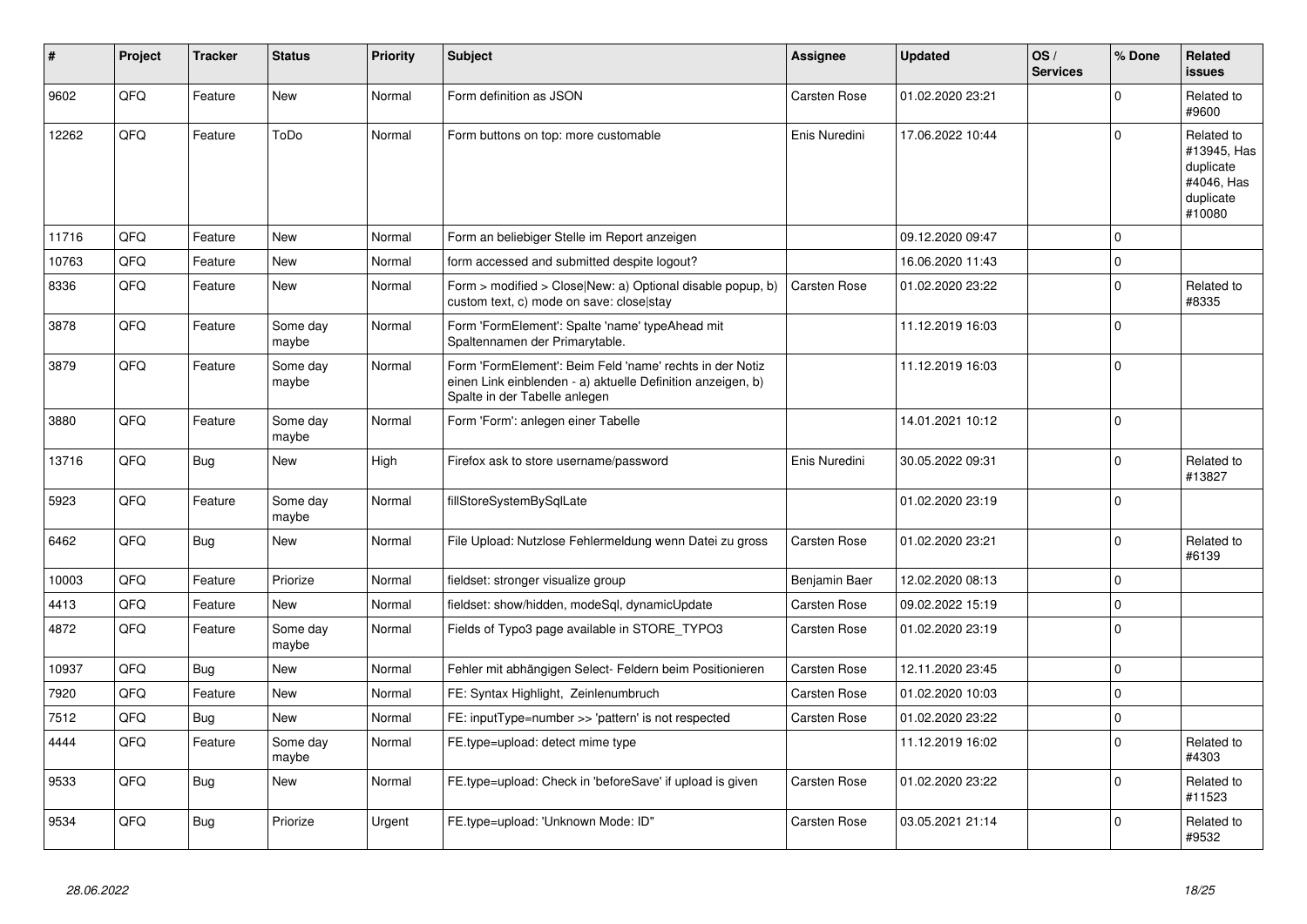| #     | Project | <b>Tracker</b> | <b>Status</b>     | <b>Priority</b> | <b>Subject</b>                                                                                                       | Assignee            | <b>Updated</b>   | OS/<br><b>Services</b> | % Done       | Related<br>issues                                                     |
|-------|---------|----------------|-------------------|-----------------|----------------------------------------------------------------------------------------------------------------------|---------------------|------------------|------------------------|--------------|-----------------------------------------------------------------------|
| 8037  | QFQ     | <b>Bug</b>     | Priorize          | Normal          | FE.type=upload (advanced mode): {{slaveId:V}} missing<br>during dynamic update                                       | Carsten Rose        | 01.02.2020 10:13 |                        | $\mathbf 0$  |                                                                       |
| 9347  | QFQ     | Bug            | <b>New</b>        | High            | FE.type=upload with dynamic show/hidden: required not<br>detected                                                    | Carsten Rose        | 12.06.2021 10:40 |                        | 0            | Related to<br>#5305,<br>Related to<br>#12398                          |
| 12162 | QFQ     | Feature        | <b>New</b>        | Normal          | FE.type=sendmail: personalized mailing (several mails) via<br>template                                               | <b>Carsten Rose</b> | 03.05.2021 20:45 |                        | $\Omega$     |                                                                       |
| 10082 | QFQ     | Bug            | <b>New</b>        | Normal          | FE.type=SELECT - 'sanatize' Class                                                                                    | Carsten Rose        | 07.05.2020 09:36 |                        | $\mathbf 0$  | Related to<br>#10081                                                  |
| 7899  | QFQ     | Bug            | New               | High            | Fe.type=password / retype / required: always complain<br>about missing value                                         | <b>Carsten Rose</b> | 03.05.2021 21:14 |                        | $\mathbf{0}$ |                                                                       |
| 5877  | QFQ     | <b>Bug</b>     | Some day<br>maybe | Normal          | FE.type=note:bsColumn strange behaviour                                                                              |                     | 01.02.2020 23:19 |                        | $\mathbf 0$  |                                                                       |
| 9317  | QFQ     | <b>Bug</b>     | New               | Normal          | FE.type=note: with dynamic show/hidden an empty label<br>causes trouble                                              | <b>Carsten Rose</b> | 01.02.2020 23:22 |                        | $\Omega$     |                                                                       |
| 8049  | QFQ     | <b>Bug</b>     | <b>New</b>        | Normal          | FE.type=note, column 'value': text moves some pixel to top<br>after save                                             | Carsten Rose        | 01.02.2020 23:22 |                        | $\Omega$     |                                                                       |
| 5559  | QFQ     | <b>Bug</b>     | <b>New</b>        | Normal          | FE.type = Upload: 'accept' might contain variables                                                                   | Carsten Rose        | 11.05.2020 21:23 |                        | $\mathbf 0$  |                                                                       |
| 5021  | QFQ     | Bug            | Some day<br>maybe | Normal          | FE.typ=extra - during save displays error 'datum2' already<br>filled in STORE_SIP - the value is stored nevertheless | Carsten Rose        | 01.02.2020 23:19 |                        | $\Omega$     | Related to<br>#3875                                                   |
| 10013 | QFQ     | Feature        | Some day<br>maybe | Normal          | FE.typ=editor: CodeMirror                                                                                            | <b>Carsten Rose</b> | 08.06.2022 10:37 |                        | $\Omega$     | Related to<br>#12611,<br>Related to<br>#12490,<br>Related to<br>#7732 |
| 8277  | QFQ     | Feature        | Priorize          | Normal          | fe.parameter.default=                                                                                                | <b>Carsten Rose</b> | 01.02.2020 23:17 |                        | $\mathbf 0$  | Related to<br>#8113                                                   |
| 7656  | QFQ     | Bug            | Priorize          | Normal          | FE with required, 'pattern' and 'extraButtonLock': always<br>complain about missing value                            | <b>Carsten Rose</b> | 01.02.2020 10:13 |                        | 0            |                                                                       |
| 4536  | QFQ     | Feature        | Some day<br>maybe | Normal          | FE upload: problem with delete if mutliple uploads an<br>FE.name="                                                   |                     | 01.02.2020 23:20 |                        | $\Omega$     |                                                                       |
| 3547  | QFQ     | Bug            | New               | Normal          | FE of type 'note' causes writing of empty fields.                                                                    | Carsten Rose        | 01.02.2020 23:21 |                        | $\Omega$     |                                                                       |
| 12040 | QFQ     | Bug            | New               | Normal          | FE Mode 'hidden' für zwei FEs auf einer Zeile                                                                        | <b>Carsten Rose</b> | 18.02.2021 10:13 |                        | $\mathbf 0$  |                                                                       |
| 3415  | QFQ     | Feature        | Some day<br>maybe | Normal          | FE Login Box Templatefile                                                                                            | Benjamin Baer       | 11.12.2019 16:02 |                        | $\mathbf 0$  |                                                                       |
| 3750  | QFQ     | Bug            | Some day<br>maybe | Normal          | FE in a row: if one violates check, all are red                                                                      | Carsten Rose        | 11.12.2019 16:03 |                        | $\Omega$     |                                                                       |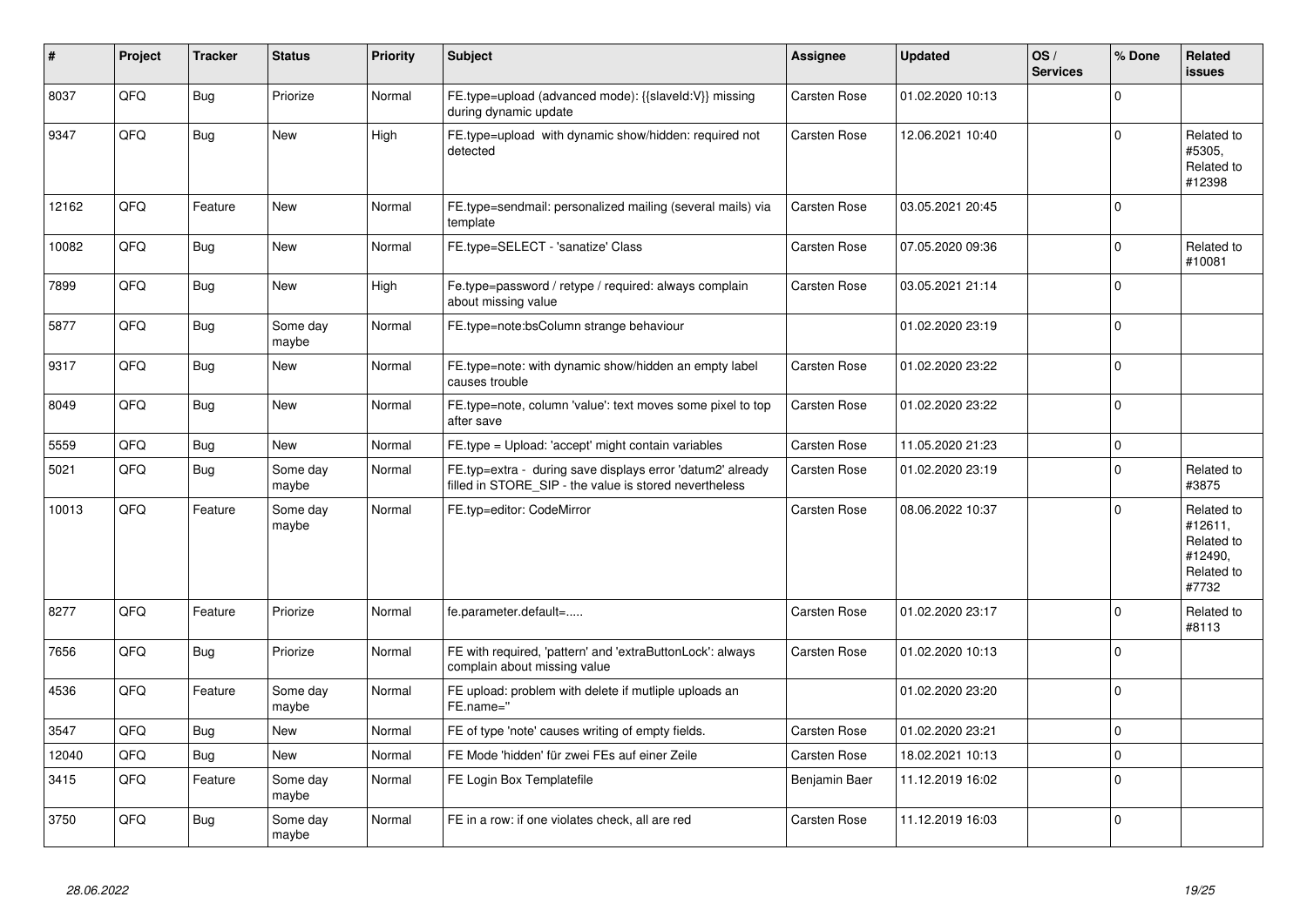| $\vert$ # | Project | <b>Tracker</b> | <b>Status</b>     | <b>Priority</b> | <b>Subject</b>                                                             | Assignee            | <b>Updated</b>   | OS/<br><b>Services</b> | % Done              | Related<br>issues                                                                                                              |
|-----------|---------|----------------|-------------------|-----------------|----------------------------------------------------------------------------|---------------------|------------------|------------------------|---------------------|--------------------------------------------------------------------------------------------------------------------------------|
| 9531      | QFQ     | <b>Bug</b>     | New               | High            | FE File: Dynamic Update / modeSql / required detected<br>even it not set   | Carsten Rose        | 11.06.2021 20:32 |                        | $\Omega$            | Related to<br>#12398                                                                                                           |
| 7812      | QFQ     | Feature        | <b>New</b>        | Normal          | FE 'Subrecord' - new option 'subrecordShowFilter',<br>'subrecordPaging'    | Carsten Rose        | 01.02.2020 23:22 |                        | $\Omega$            |                                                                                                                                |
| 9352      | QFQ     | Feature        | <b>New</b>        | Normal          | FE 'Native' fire slaveld, sqlAfter, sqlIns                                 | <b>Carsten Rose</b> | 01.02.2020 23:22 |                        | $\mathbf 0$         |                                                                                                                                |
| 8584      | QFQ     | Feature        | Priorize          | Normal          | FE 'Action' - never assign to Container (except Template<br>Group)         | Carsten Rose        | 01.02.2020 10:13 |                        | $\Omega$            |                                                                                                                                |
| 9862      | QFQ     | <b>Bug</b>     | Priorize          | Normal          | Failed writing to sql mail qfq.log should throw an exception               | Carsten Rose        | 01.02.2020 10:13 |                        | $\mathbf 0$         |                                                                                                                                |
| 6801      | QFQ     | Feature        | Priorize          | Normal          | Fabric: Maximize / FullIscreen                                             | Benjamin Baer       | 21.03.2022 09:56 |                        | $\pmb{0}$           |                                                                                                                                |
| 5024      | QFQ     | Feature        | Some day<br>maybe | Normal          | Fabric: Generate PDF with edits                                            | Benjamin Baer       | 01.02.2020 23:20 |                        | $\mathbf 0$         | Related to<br>#10704                                                                                                           |
| 6972      | QFQ     | Feature        | Some day<br>maybe | Normal          | Fabric Clipboard / cross browser tab                                       | Benjamin Baer       | 01.02.2020 23:21 |                        | $\Omega$            |                                                                                                                                |
| 8719      | QFQ     | Feature        | <b>New</b>        | Normal          | extraButtonLock: add support for 0/1                                       | Carsten Rose        | 01.02.2020 23:22 |                        | $\mathbf 0$         |                                                                                                                                |
| 4528      | QFQ     | <b>Bug</b>     | Some day<br>maybe | Normal          | extraButtonLock mit SQLAhead Bug                                           | Carsten Rose        | 01.02.2020 23:19 |                        | $\mathbf 0$         |                                                                                                                                |
| 11517     | QFQ     | Bug            | In Progress       | Normal          | extraButtonInfo Broken for multiple FormElements                           | <b>Carsten Rose</b> | 12.05.2022 13:12 |                        | $\Omega$            | Related to<br>#7890,<br>Related to<br>#3811, Has<br>duplicate<br>#10905, Has<br>duplicate<br>#10553, Has<br>duplicate<br>#6779 |
| 14185     | QFQ     | Feature        | <b>New</b>        | Normal          | External/Autocron.php - better suitable directory                          | Support: System     | 28.05.2022 11:03 |                        | $\mathbf 0$         |                                                                                                                                |
| 11217     | QFQ     | Feature        | Some day<br>maybe | Normal          | <b>Extend Script Functionality</b>                                         | Carsten Rose        | 16.09.2021 15:10 |                        | $\mathbf 0$         |                                                                                                                                |
| 3900      | QFQ     | Feature        | Some day<br>maybe | Normal          | Extend documentation of 'Copy / Paste'                                     | Carsten Rose        | 11.12.2019 16:03 |                        | $\Omega$            | Related to<br>#3899                                                                                                            |
| 6594      | QFQ     | Feature        | <b>New</b>        | Normal          | Excel: on download, check if there is a valid sip                          | Carsten Rose        | 01.02.2020 23:21 |                        | $\mathbf 0$         |                                                                                                                                |
| 12024     | QFQ     | Feature        | <b>New</b>        | Normal          | Excel Export: text columns by default decode<br>htmlspeciachar()           | Carsten Rose        | 17.02.2021 23:55 |                        | $\mathbf 0$         | Related to<br>#12022                                                                                                           |
| 10976     | QFQ     | Feature        | New               | Normal          | Excel Export Verbesserungen                                                | Carsten Rose        | 06.08.2020 10:56 |                        | $\mathsf{O}\xspace$ |                                                                                                                                |
| 10324     | QFQ     | <b>Bug</b>     | <b>New</b>        | Normal          | Excel Export mit Template funktioniert nur, wenn Template<br>vor uid kommt |                     | 30.03.2020 11:20 |                        | $\mathbf 0$         | Related to<br>#10257                                                                                                           |
| 10874     | QFQ     | Feature        | <b>New</b>        | Normal          | Erstellen eines Foreign Keys in der Tabelle "FormElement"                  |                     | 13.07.2020 10:11 |                        | $\Omega$            |                                                                                                                                |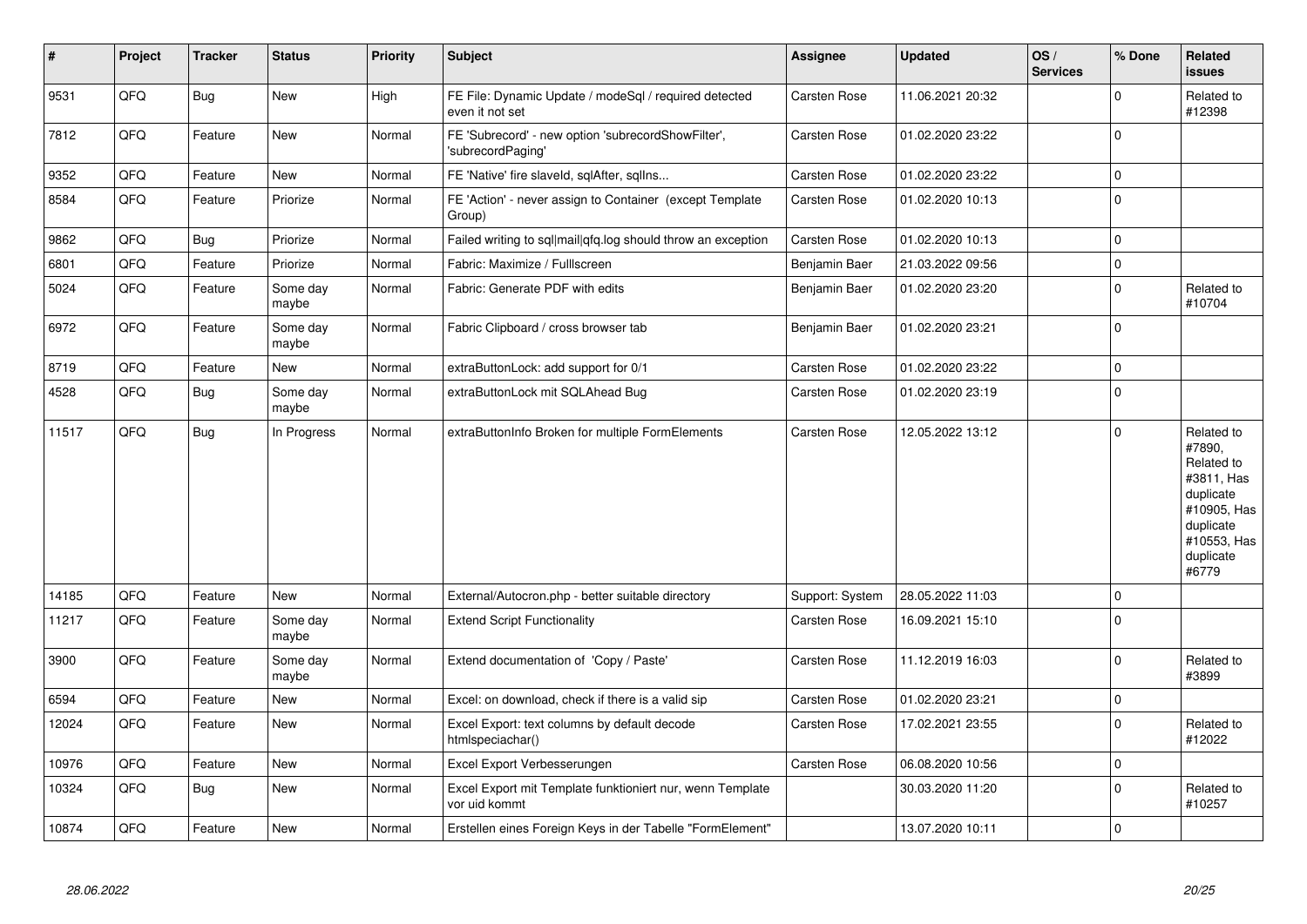| ∦     | Project | <b>Tracker</b> | <b>Status</b>     | <b>Priority</b> | <b>Subject</b>                                                                                                          | Assignee            | <b>Updated</b>   | OS/<br><b>Services</b> | % Done      | Related<br>issues                                |
|-------|---------|----------------|-------------------|-----------------|-------------------------------------------------------------------------------------------------------------------------|---------------------|------------------|------------------------|-------------|--------------------------------------------------|
| 4328  | QFQ     | <b>Bug</b>     | Some day<br>maybe | Normal          | Error Message: Show FE name/number on problems in FE                                                                    | Carsten Rose        | 01.02.2020 23:20 |                        | $\Omega$    |                                                  |
| 4330  | QFQ     | Feature        | Some day<br>maybe | Normal          | Error Message: report missing {{ / }} in sqlUpdate, sqlInsert,<br>sglDelete, sglAfter, sglBefore in FE action elements. | Carsten Rose        | 01.02.2020 23:20 |                        | $\Omega$    |                                                  |
| 9128  | QFQ     | Feature        | <b>New</b>        | Normal          | Error Message: not replaced variables- a) replace back to<br>'{{', b) underline                                         | Carsten Rose        | 01.02.2020 23:22 |                        | $\mathbf 0$ | Related to<br>#9129                              |
| 9127  | QFQ     | Bug            | <b>New</b>        | Normal          | Error Message: change 'roll over' color - text not readable                                                             | Carsten Rose        | 01.02.2020 23:22 |                        | $\mathbf 0$ |                                                  |
| 6912  | QFQ     | <b>Bug</b>     | <b>New</b>        | Normal          | error Message Var 'deadline' already set in SIP - in Form<br>with FE.value={{deadline:R:::{{deadlinePeriod:Y}}}}        | Carsten Rose        | 01.02.2020 23:21 |                        | $\Omega$    |                                                  |
| 5132  | QFQ     | Feature        | Some day<br>maybe | Normal          | Error Message sendmail missing attachment: more details                                                                 | Carsten Rose        | 01.02.2020 23:19 |                        | $\Omega$    |                                                  |
| 7547  | QFQ     | Bug            | <b>New</b>        | Normal          | Error Message in afterSave: wrong parameter column<br>reported                                                          | Carsten Rose        | 01.02.2020 23:22 |                        | $\Omega$    |                                                  |
| 6677  | QFQ     | Bug            | New               | Normal          | Error message FE Action Element: no/wrong FE reference<br>who cause the problem.                                        | <b>Carsten Rose</b> | 01.02.2020 23:21 |                        | $\Omega$    |                                                  |
| 9013  | QFQ     | Bug            | <b>New</b>        | Normal          | Error in Twig template not handled                                                                                      | <b>Carsten Rose</b> | 20.10.2021 13:43 |                        | $\mathbf 0$ |                                                  |
| 12066 | QFQ     | Bug            | <b>New</b>        | High            | enterAsSubmit: Forward wird nicht ausgeführt                                                                            | Enis Nuredini       | 29.05.2022 09:23 |                        | $\Omega$    |                                                  |
| 13689 | QFQ     | Bug            | <b>New</b>        | Normal          | Enter auf Eingabefeld mit ungültigem Wert führt zu blurry<br>Seite                                                      | Enis Nuredini       | 28.05.2022 10:53 |                        | $\Omega$    | Related to<br>#14245, Has<br>duplicate<br>#11891 |
| 6250  | QFQ     | Feature        | In Progress       | Normal          | Enhance layout: a) Subrecord, b) Subrecord-Title                                                                        | <b>Carsten Rose</b> | 01.02.2020 23:22 |                        | $\Omega$    | Related to<br>#5391                              |
| 8585  | QFQ     | Feature        | Priorize          | Normal          | Enhance Error message for 'unknown form'                                                                                | Carsten Rose        | 01.02.2020 10:13 |                        | $\mathbf 0$ |                                                  |
| 5579  | QFQ     | Feature        | Some day<br>maybe | Normal          | Enhance Doc / Presentation: variable type 'link column type'                                                            | Carsten Rose        | 01.02.2020 23:19 |                        | $\Omega$    |                                                  |
| 3864  | QFQ     | Feature        | <b>New</b>        | Normal          | Encrypt / decrypt field                                                                                                 | Carsten Rose        | 08.03.2021 18:08 |                        | $\Omega$    |                                                  |
| 10759 | QFQ     | Bug            | New               | Normal          | emptyMeansNull - Feld falsch aktualisiert                                                                               |                     | 12.11.2020 23:45 |                        | $\Omega$    |                                                  |
| 12989 | QFQ     | <b>Bug</b>     | <b>New</b>        | Normal          | empty string does not trigger dynamic update                                                                            | Enis Nuredini       | 28.05.2022 11:09 |                        | $\Omega$    |                                                  |
| 9783  | QFQ     | Bug            | New               | Normal          | Email with special characters                                                                                           | <b>Carsten Rose</b> | 01.02.2020 23:22 |                        | $\pmb{0}$   |                                                  |
| 5893  | QFQ     | Feature        | Some day<br>maybe | Normal          | Edit on double-click                                                                                                    |                     | 01.02.2020 23:19 |                        | $\Omega$    | Related to<br>#5894                              |
| 11460 | QFQ     | Feature        | <b>New</b>        | Normal          | Easier creation of changelog: gitchangelog                                                                              | <b>Carsten Rose</b> | 12.06.2021 10:20 |                        | $\Omega$    | Related to<br>#13467                             |
| 7109  | QFQ     | Feature        | <b>New</b>        | Normal          | Dynamic Updates: row/element hide                                                                                       | <b>Carsten Rose</b> | 01.02.2020 23:22 |                        | $\Omega$    | Has<br>duplicate<br>#4081                        |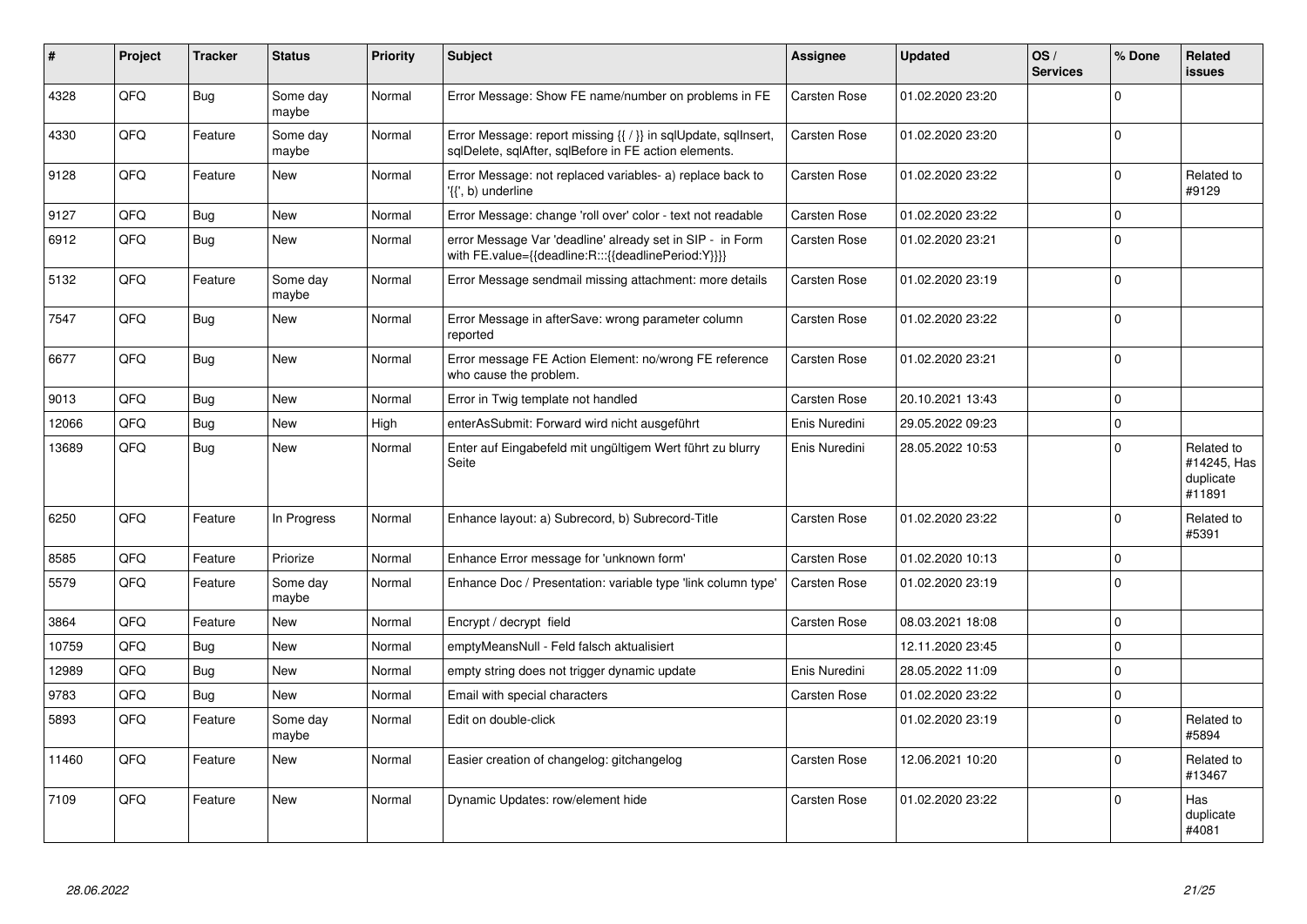| ∦     | Project | <b>Tracker</b> | <b>Status</b>     | <b>Priority</b> | <b>Subject</b>                                                                                                     | Assignee            | <b>Updated</b>   | OS/<br><b>Services</b> | % Done      | Related<br>issues    |
|-------|---------|----------------|-------------------|-----------------|--------------------------------------------------------------------------------------------------------------------|---------------------|------------------|------------------------|-------------|----------------------|
| 6083  | QFQ     | Feature        | Some day<br>maybe | Normal          | Dynamic Update: Value Check via SQL                                                                                |                     | 11.12.2019 16:02 |                        | $\Omega$    |                      |
| 7002  | QFQ     | <b>Bug</b>     | <b>New</b>        | Normal          | Dynamic Update: row does not disappear / appear                                                                    | Carsten Rose        | 01.02.2020 23:22 |                        | $\Omega$    |                      |
| 3682  | QFQ     | <b>Bug</b>     | Some day<br>maybe | Normal          | Dynamic update: Radio buttons                                                                                      | Carsten Rose        | 11.12.2019 16:02 |                        | $\Omega$    |                      |
| 11195 | QFQ     | Bug            | New               | Low             | Dynamic Update: Note not updated if new text is empty<br>(v20.4)                                                   |                     | 25.09.2020 11:14 |                        | $\mathbf 0$ |                      |
| 4082  | QFQ     | Feature        | <b>New</b>        | Normal          | Dynamic Update: modeSql - useful default                                                                           | Carsten Rose        | 01.02.2020 23:22 |                        | $\mathbf 0$ |                      |
| 8106  | QFQ     | Bug            | Some day<br>maybe | Normal          | Dynamic Update: Feld kann nicht auf empty zurückgesetzt<br>werden                                                  | <b>Carsten Rose</b> | 11.12.2019 16:01 |                        | $\Omega$    |                      |
| 6224  | QFQ     | Feature        | Priorize          | Normal          | Dynamic update: fade in/out fields                                                                                 | Benjamin Baer       | 21.03.2022 09:50 |                        | $\mathbf 0$ |                      |
| 3811  | QFQ     | <b>Bug</b>     | Some day<br>maybe | Normal          | Dynamic Update: extraButtonInfo - Text aktualisieren                                                               | Carsten Rose        | 11.12.2019 16:03 |                        | $\Omega$    | Related to<br>#11517 |
| 11504 | QFQ     | Feature        | <b>New</b>        | Normal          | Dynamic Update: Button text update for 'Save',' Close' &<br>'Delete'                                               | Carsten Rose        | 12.11.2020 23:44 |                        | $\Omega$    |                      |
| 3216  | QFQ     | Feature        | Some day<br>maybe | Normal          | dynamic update für checkbox label2                                                                                 | Carsten Rose        | 11.12.2019 16:03 |                        | $\Omega$    | Related to<br>#2081  |
| 2665  | QFQ     | Bug            | Priorize          | Normal          | Dynamic Update funktioniert nicht, wenn beim<br>entsprechenden FormElement eine size angegeben ist.                | Benjamin Baer       | 03.01.2022 08:12 |                        | 30          |                      |
| 4583  | QFQ     | Bug            | Some day<br>maybe | Normal          | Dynamic Update bei TypeAhead Feldern                                                                               | <b>Carsten Rose</b> | 01.02.2020 23:19 |                        | $\mathbf 0$ |                      |
| 4869  | QFQ     | Feature        | Some day<br>maybe | Normal          | Dynamic Update (show, hide, readonly?, required?) for<br><b>Template Group Elements</b>                            | Carsten Rose        | 01.02.2020 23:19 |                        | $\Omega$    | Related to<br>#4865  |
| 12670 | QFQ     | Bug            | <b>New</b>        | High            | Dropdown-Menu classes können nicht mehr angegeben<br>werden                                                        | Carsten Rose        | 07.12.2021 17:19 |                        | $\Omega$    |                      |
| 9975  | QFQ     | <b>Bug</b>     | Priorize          | Normal          | Dropdown Menu: 'r:3' broken                                                                                        | Carsten Rose        | 01.02.2020 10:13 |                        | $\Omega$    |                      |
| 2995  | QFQ     | Feature        | Some day<br>maybe | Normal          | Dropdown JQuery Plugin: 'chosen' - Moeglichkeit um Select<br>Listen mehr Funktion zu geben. Kein Bootstrap noetig. | Carsten Rose        | 11.12.2019 16:03 |                        | $\Omega$    |                      |
| 10119 | QFQ     | Feature        | <b>New</b>        | Normal          | Dropdown (selectlist) & Type Ahead: format and catagorize<br>list                                                  | Carsten Rose        | 07.05.2020 09:36 |                        | $\Omega$    |                      |
| 12603 | QFQ     | Feature        | <b>New</b>        | Normal          | Dropdown (Select), Radio, checkbox:<br>itemListAlways={{!SELECT key, value}}                                       | Carsten Rose        | 19.03.2022 17:47 |                        | $\Omega$    |                      |
| 5562  | QFQ     | Feature        | Priorize          | Normal          | Drag'n'Drop fuer Uploads                                                                                           | Benjamin Baer       | 21.03.2022 09:52 |                        | $\Omega$    | Related to<br>#9706  |
| 7217  | QFQ     | Feature        | Priorize          | Normal          | Download: notice User if `_sip=?` is missing                                                                       | Carsten Rose        | 01.02.2020 10:13 |                        | $\Omega$    |                      |
| 7100  | QFQ     | Feature        | Some day<br>maybe | Normal          | Download: log access, max downloads, time limit                                                                    |                     | 01.02.2020 23:19 |                        | $\Omega$    |                      |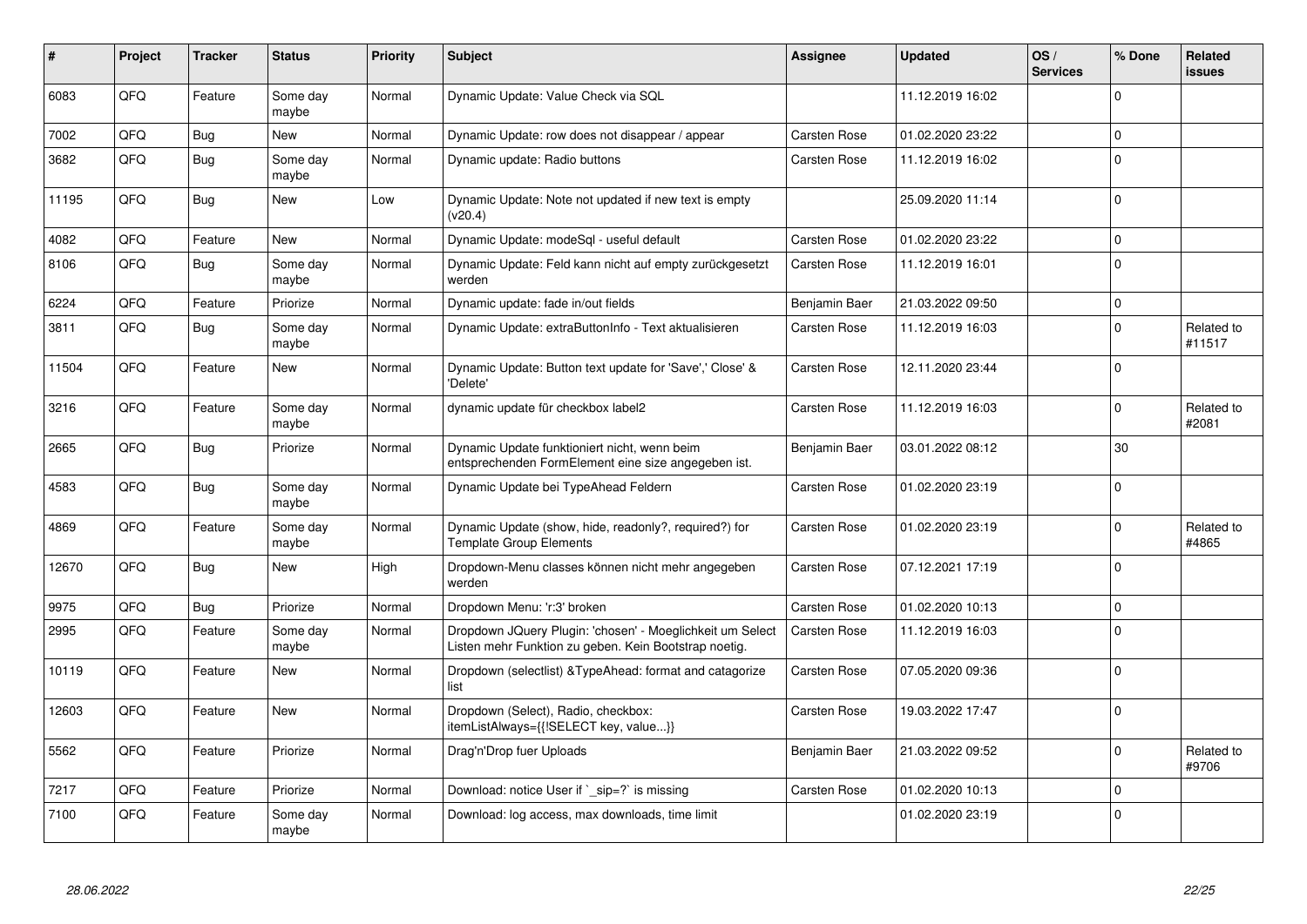| ∦     | Project | <b>Tracker</b> | <b>Status</b>              | <b>Priority</b> | <b>Subject</b>                                                                                        | <b>Assignee</b>     | <b>Updated</b>   | OS/<br><b>Services</b> | % Done      | Related<br>issues    |
|-------|---------|----------------|----------------------------|-----------------|-------------------------------------------------------------------------------------------------------|---------------------|------------------|------------------------|-------------|----------------------|
| 6292  | QFQ     | Feature        | <b>New</b>                 | Normal          | Download: File speichern mit Hash aber original Filename in<br>der Datenbank vermerken fuer Downloads | Carsten Rose        | 01.02.2020 23:21 |                        | $\Omega$    |                      |
| 10996 | QFQ     | Feature        | <b>New</b>                 | Normal          | Download video via sip: no seek                                                                       | Carsten Rose        | 12.08.2020 14:18 |                        | $\Omega$    |                      |
| 5221  | QFQ     | Bug            | <b>New</b>                 | High            | Download Dialog: Bleibt stehen in FF wenn Datei<br>automatisch gespeichert wird.                      | Carsten Rose        | 03.05.2021 21:14 |                        | $\Omega$    |                      |
| 4293  | QFQ     | Bug            | Some day<br>maybe          | Normal          | Download broken if token 'd:' is missing - but no error<br>message                                    | Carsten Rose        | 11.12.2019 16:03 |                        | $\Omega$    | Related to<br>#7514  |
| 12109 | QFQ     | Feature        | <b>New</b>                 | Normal          | Donwload Link: Plain, SIP, Persistent Link, Peristent SIP -<br>new notation                           | Carsten Rose        | 03.05.2021 20:45 |                        | $\Omega$    | Related to<br>#12085 |
| 3905  | QFQ     | Feature        | Some day<br>maybe          | Normal          | Documentation: Best Practice anhand eines Online<br>Bewerbungstools                                   | Carsten Rose        | 11.12.2019 16:03 |                        | $\Omega$    |                      |
| 8316  | QFQ     | Bug            | Feedback                   | Normal          | Documentation/Behaviour for Nested Queries and<br>Record-Store confusing                              | Nicola Chiapolini   | 20.11.2019 09:14 |                        | $\Omega$    |                      |
| 8894  | QFQ     | Feature        | Some day<br>maybe          | Normal          | Documentation Tags Usable in QFQ Application                                                          | Carsten Rose        | 11.12.2019 16:01 |                        | $\Omega$    |                      |
| 14377 | QFQ     | Bug            | <b>New</b>                 | Normal          | Documentation > General Tips: white page after migration                                              | Enis Nuredini       | 19.06.2022 16:37 |                        | $\mathbf 0$ |                      |
| 13460 | QFQ     | Bug            | New                        | Normal          | Doc: Password set/reset  password should not processed<br>with 'html encode'                          | Carsten Rose        | 19.03.2022 17:46 |                        | $\Omega$    |                      |
| 8892  | QFQ     | Feature        | Some day<br>maybe          | Normal          | Display and Edit SQL Comments in Form Editor                                                          | Carsten Rose        | 11.12.2019 16:01 |                        | $\Omega$    |                      |
| 3458  | QFQ     | Feature        | Some day<br>maybe          | Normal          | Display 'Edit Form Element'-Checkbox on form: should<br>depend on FE Group                            | Carsten Rose        | 11.12.2019 16:02 |                        | $\Omega$    | Related to<br>#3447  |
| 3273  | QFQ     | Feature        | Some day<br>maybe          | Low             | Dirty Flag in Form                                                                                    | Carsten Rose        | 11.12.2019 16:02 |                        | $\Omega$    |                      |
| 12503 | QFQ     | Feature        | Priorize                   | Normal          | Detect dangerous UPDATE statement with missing WHERE                                                  | <b>Carsten Rose</b> | 05.05.2021 22:09 |                        | $\Omega$    |                      |
| 7481  | QFQ     | Feature        | <b>New</b>                 | Normal          | Detect 'BaseUrl' automatically                                                                        | Carsten Rose        | 01.02.2020 23:21 |                        | $\Omega$    |                      |
| 7630  | QFQ     | Feature        | Priorize                   | Normal          | detailed error message for simple upload                                                              | Carsten Rose        | 01.02.2020 10:13 |                        | $\Omega$    |                      |
| 5850  | QFQ     | Feature        | Some day<br>maybe          | Normal          | Deployment: In QFQ Doc best practice fuer zeitgemaesses<br>Deployment beschreiben                     |                     | 01.02.2020 23:20 |                        | $\Omega$    |                      |
| 13566 | QFQ     | Feature        | Ready to sync<br>(develop) | Normal          | Delete config-example.qfq.php file                                                                    | Carsten Rose        | 23.12.2021 09:25 |                        | $\Omega$    |                      |
| 9348  | QFQ     | Feature        | <b>New</b>                 | Normal          | defaultThumbnailSize: pre render thumbnails                                                           | Carsten Rose        | 12.06.2021 09:05 |                        | $\Omega$    |                      |
| 3331  | QFQ     | Feature        | Some day<br>maybe          | Normal          | Default Tooltip fuer page? Links: mit Form und Record ID                                              | Carsten Rose        | 11.12.2019 16:02 |                        | $\Omega$    |                      |
| 3130  | QFQ     | Bug            | Some day<br>maybe          | Normal          | Debug Info's nicht korrekt nach 'New > Save'.                                                         | Carsten Rose        | 11.12.2019 16:03 |                        | $\Omega$    | Related to<br>#3253  |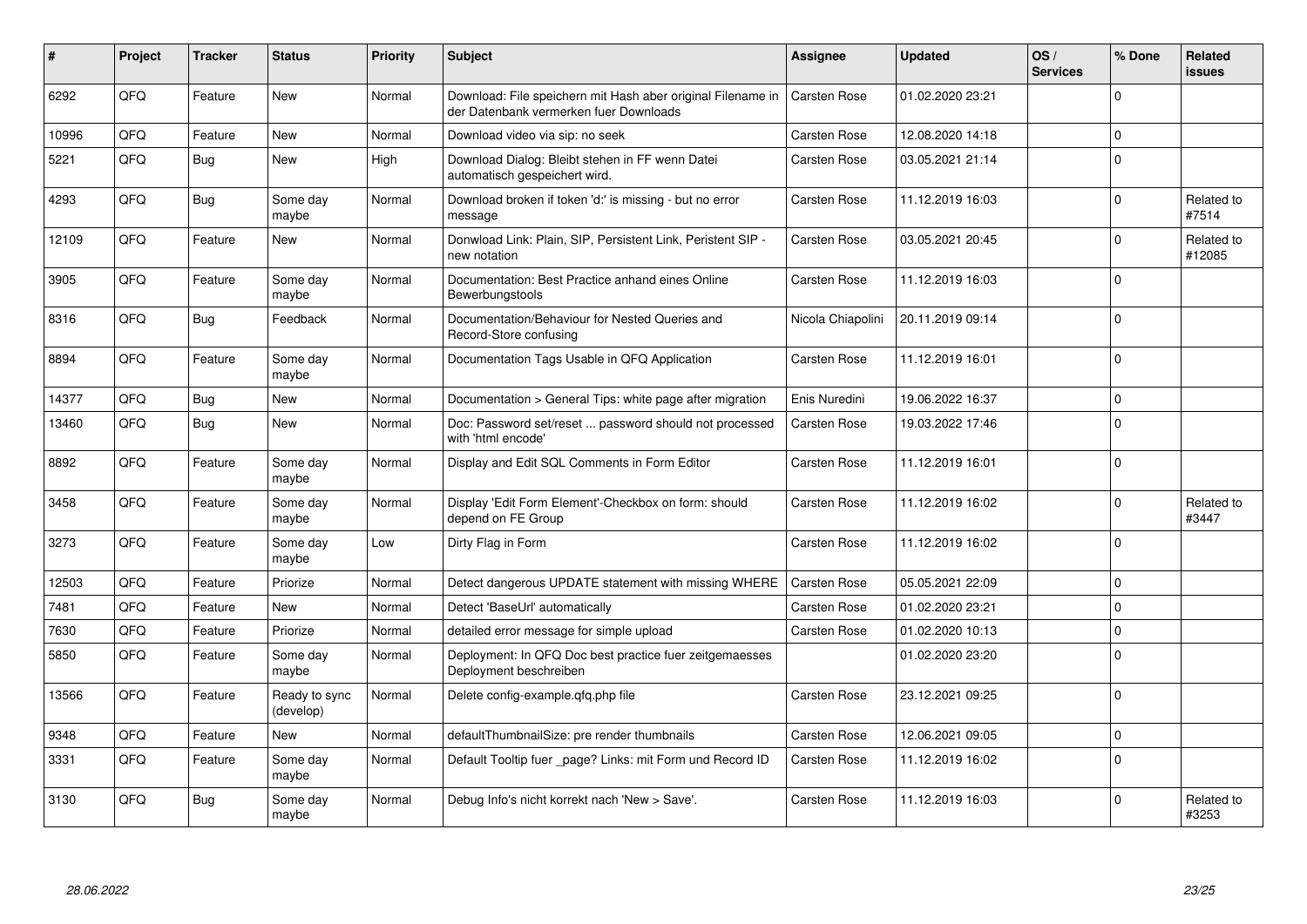| ∦     | Project | <b>Tracker</b> | <b>Status</b>     | <b>Priority</b> | Subject                                                                                                                                                       | <b>Assignee</b> | <b>Updated</b>   | OS/<br><b>Services</b> | % Done              | Related<br>issues                               |
|-------|---------|----------------|-------------------|-----------------|---------------------------------------------------------------------------------------------------------------------------------------------------------------|-----------------|------------------|------------------------|---------------------|-------------------------------------------------|
| 4627  | QFQ     | Feature        | Some day<br>maybe | Normal          | dbupdate: all tables - check 'create', 'modified' if it is possible<br>to change to default 'CURRENT_TIMESTAMP' and modified<br>'ON UPDATE CURRENT_TIMESTAMP' |                 | 01.02.2020 23:20 |                        | $\mathbf 0$         |                                                 |
| 6992  | QFQ     | Feature        | Some day<br>maybe | Normal          | DB exception: Syntax Highlight                                                                                                                                |                 | 11.12.2019 16:01 |                        | $\mathbf 0$         | Related to<br>#5450                             |
| 14303 | QFQ     | Bug            | ToDo              | Normal          | datetime broken with picker                                                                                                                                   | Enis Nuredini   | 17.06.2022 09:02 |                        | $\mathbf 0$         | Related to<br>#12630                            |
| 13767 | QFQ     | Bug            | Feedback          | Normal          | date/time-picker: required shows up/down button orange                                                                                                        | Enis Nuredini   | 16.05.2022 23:16 |                        | $\mathbf 0$         |                                                 |
| 12337 | QFQ     | Feature        | Some day<br>maybe | Normal          | Database.php: better caching                                                                                                                                  | Carsten Rose    | 16.09.2021 15:10 |                        | $\mathbf 0$         |                                                 |
| 4719  | QFQ     | Feature        | Some day<br>maybe | Normal          | Custom Message in Client in case of 'Browser tab close,<br>modification will be lost'                                                                         |                 | 01.02.2020 23:20 |                        | $\Omega$            |                                                 |
| 3990  | QFQ     | Feature        | Some day<br>maybe | High            | custom class definition: add space automatically                                                                                                              | Carsten Rose    | 03.05.2021 21:14 |                        | $\Omega$            |                                                 |
| 9136  | QFQ     | Feature        | <b>New</b>        | Normal          | Create ZIP files with dynamic PDFs                                                                                                                            | Carsten Rose    | 01.02.2020 23:22 |                        | $\mathbf 0$         |                                                 |
| 13841 | QFQ     | Feature        | <b>New</b>        | Normal          | Create PDF via iText - evaluate                                                                                                                               | Carsten Rose    | 19.03.2022 17:42 |                        | $\mathbf 0$         |                                                 |
| 13843 | QFQ     | Feature        | <b>New</b>        | Normal          | Create JWT via QFQ                                                                                                                                            | Carsten Rose    | 19.03.2022 17:42 |                        | $\mathbf 0$         |                                                 |
| 10738 | QFQ     | Feature        | Some day<br>maybe | Normal          | CORS headers for external API requests                                                                                                                        |                 | 10.06.2020 14:00 |                        | $\mathbf 0$         |                                                 |
| 8089  | QFQ     | Feature        | <b>New</b>        | Normal          | Copy/Paste for FormElements                                                                                                                                   | Carsten Rose    | 01.02.2020 23:22 |                        | $\mathbf 0$         |                                                 |
| 12330 | QFQ     | Feature        | New               | Normal          | Copy to input field / text area / TinyMCE                                                                                                                     | Carsten Rose    | 07.04.2021 09:01 |                        | $\mathbf 0$         |                                                 |
| 12327 | QFQ     | <b>Bug</b>     | New               | Normal          | Copy to clipboard: Glyphicon can not be changed                                                                                                               | Carsten Rose    | 27.12.2021 17:59 |                        | $\mathbf 0$         |                                                 |
| 4650  | QFQ     | Feature        | Some day<br>maybe | Normal          | Convert html to doc/rtf                                                                                                                                       | Carsten Rose    | 01.02.2020 23:20 |                        | $\Omega$            | Related to<br>#10704                            |
| 12714 | QFQ     | Bug            | New               | Normal          | Conversion of GIF to PDF broken when GIF contains Alpha.                                                                                                      | Carsten Rose    | 19.03.2022 17:49 |                        | $\mathbf 0$         |                                                 |
| 8082  | QFQ     | Feature        | Priorize          | High            | Contact form without saving record                                                                                                                            | Carsten Rose    | 07.12.2021 15:20 |                        | $\Omega$            | Related to<br>#8587,<br><b>Blocks</b><br>#11850 |
| 3349  | QFQ     | Bug            | Some day<br>maybe | Normal          | config.qfq.ini: a) vertraegt keine '=' im Value (z.B. Passwort),<br>b) Values sollten in ticks einschliessbar sein (spaces, )                                 | Carsten Rose    | 11.12.2019 16:02 |                        | $\Omega$            |                                                 |
| 4279  | QFQ     | Bug            | Some day<br>maybe | High            | config.linkVars lost                                                                                                                                          | Carsten Rose    | 03.05.2021 21:14 |                        | l O                 |                                                 |
| 7102  | QFQ     | Feature        | New               | Normal          | Comment sign in report: '#' and '--'                                                                                                                          | Carsten Rose    | 01.02.2020 23:21 |                        | $\mathsf{O}\xspace$ |                                                 |
| 6715  | QFQ     | Feature        | Some day<br>maybe | Normal          | Code-Refactoring: dbArray vereinheitlichen                                                                                                                    | Carsten Rose    | 11.12.2019 16:02 |                        | $\mathbf 0$         |                                                 |
| 4420  | QFQ     | Feature        | Some day<br>maybe | Normal          | Client: Local Storage - store the changes of a form, local in<br>the browser.                                                                                 | Benjamin Baer   | 11.12.2019 16:02 |                        | $\mathbf 0$         |                                                 |